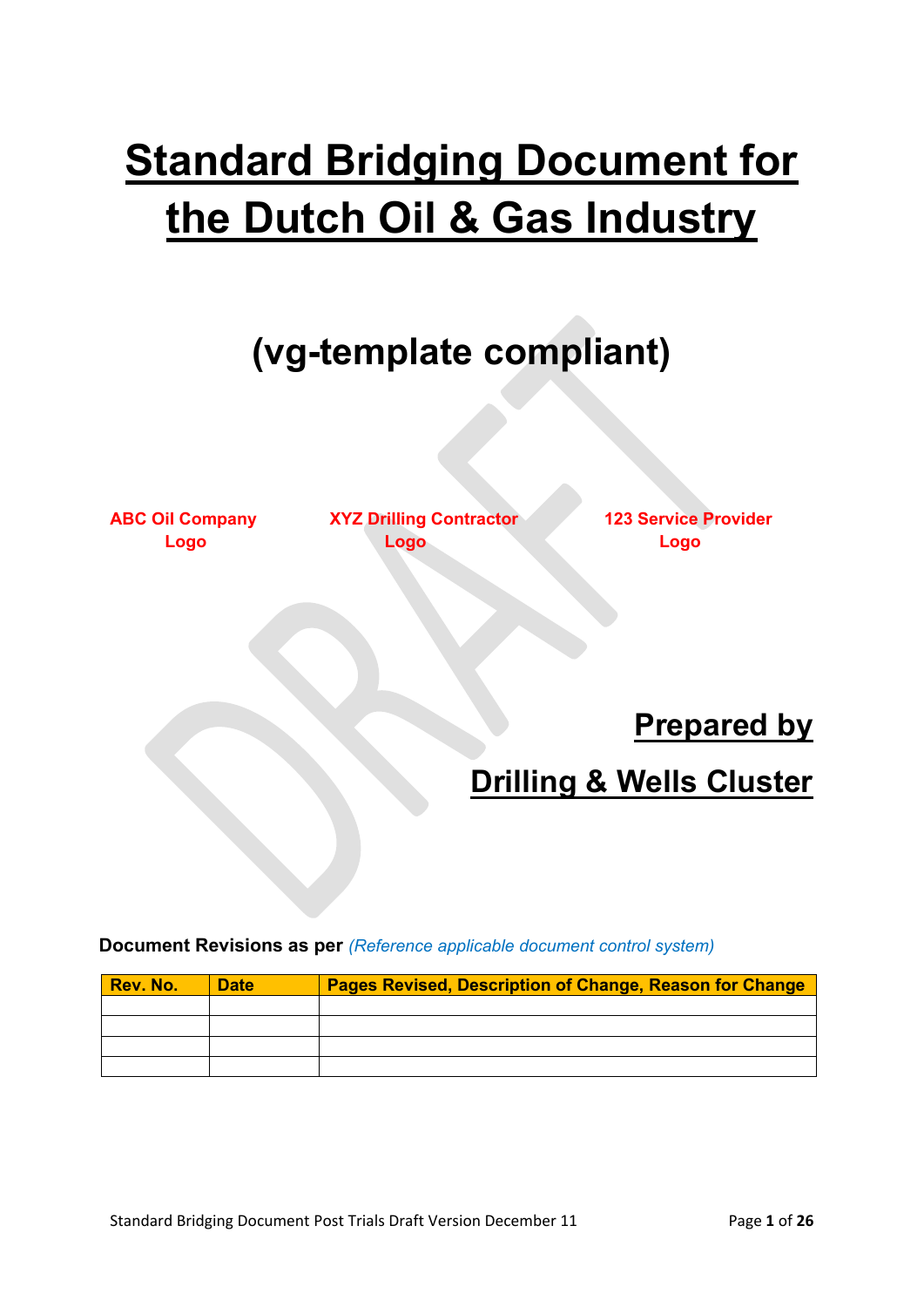### **Document Approvals**

| Name, Job Title | Company                        | <b>Date</b> |
|-----------------|--------------------------------|-------------|
| Prepared by     | <b>ABC Oil Company</b>         |             |
| Endorsed by     | <b>XYZ Drilling Contractor</b> |             |
| Endorsed by     | <b>123 Service Provider</b>    |             |
| Approved by     | <b>ABC Oil Company</b>         |             |
| Approved by     | <b>XYZ Drilling Contractor</b> |             |
| Approved by     | <b>123 Service Provider</b>    |             |
| Approved by     | Others as required             |             |

## **Distribution (Hard Copies)**

| <b>No</b>      | Location/Company               | Department/Function                                   |
|----------------|--------------------------------|-------------------------------------------------------|
| 1              | <b>ABC Oil Company</b>         | <b>MD/Country Manager</b>                             |
| $\overline{2}$ | <b>ABC Oil Company</b>         | <b>Asset Manager/Operations Manager</b>               |
| $\overline{3}$ | <b>ABC Oil Company</b>         | <b>HSEQ Manager</b>                                   |
| 4              | <b>ABC Oil Company</b>         | <b>Drilling/Well Construction Manager or Engineer</b> |
| 5              | <b>ABC Oil Company</b>         | Drilling Supervisor/Company Man                       |
| 6              | <b>ABC Oil Company</b>         | <b>OIM/Production Supervisor</b>                      |
| 7              | <b>ABC Oil Company</b>         | <b>ERC</b>                                            |
| 8              | <b>ABC Oil Company</b>         | Others as required                                    |
| 9              | <b>XYZ Drilling Contractor</b> | Onshore Rig Manager/Superintendent                    |
| 10             | <b>XYZ Drilling Contractor</b> | <b>HSEQ Manager</b>                                   |
| 11             | <b>XYZ Drilling Contractor</b> | Rig Manager/OIM                                       |
| 12             | <b>XYZ Drilling Contractor</b> | Assistant Rig Manager/Toolpusher                      |
| 13             | <b>XYZ Drilling Contractor</b> | <b>ERC</b>                                            |
| 14             | <b>XYZ Drilling Contractor</b> | Others as required                                    |
| 15             | <b>123 Service Provider</b>    | <b>Division Manager</b>                               |
| 16             | 123 Service Provider           | <b>Onshore Operations Manager/Supervisor</b>          |
| 17             | 123 Service Provider           | <b>Field Supervisor</b>                               |
| 18             | <b>123 Service Provider</b>    | Others as required                                    |
| 19             | Others as required             |                                                       |
| etc            |                                |                                                       |
| 20             | <b>Regulatory Authority</b>    | <b>Inspector General</b>                              |

Note: Representatives with a less critical role in the operations will receive an electronic copy of the bridging document.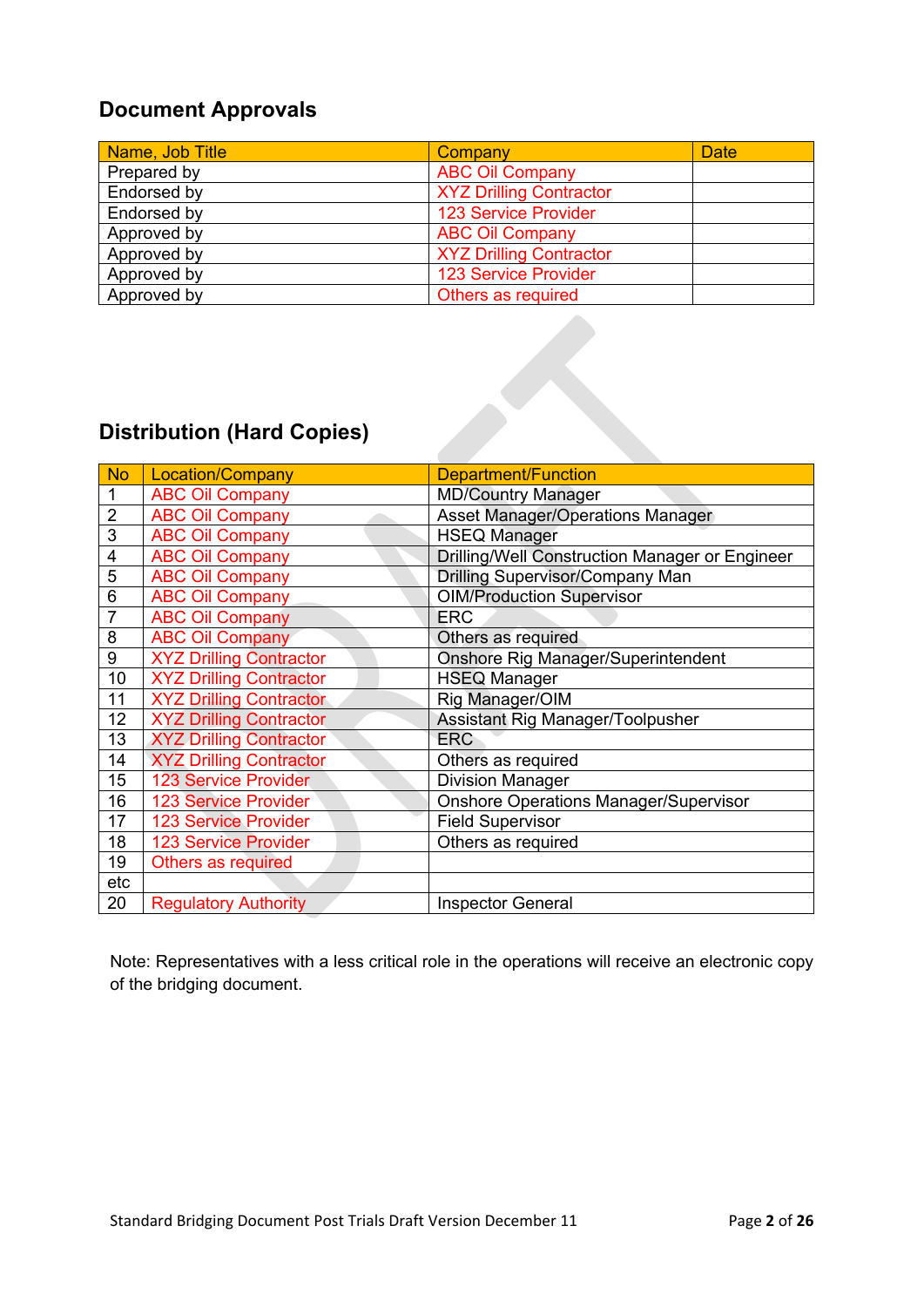## **Table of Contents**

- **1. Introduction**
	- **1.1. Introduction**
	- **1.2. Objectives**
	- **1.3. Endorsement**
	- **1.4. Legal Reference**
- **2. Scope of Work**
	- **2.1. Scope of Work**
	- **2.2. Main Parties**
- **3. Management System**
	- **3.1. Management System Overview**
	- **3.2. Bridging Matrix**
	- **3.3. Summary Gap Analysis**
	- **3.4. Areas of Conflict & Resolution**
- **4. Interface Management**
	- **4.1. General**
	- **4.2. Activity Matrix**
	- **4.3. Safety Critical Elements**
	- **4.4. Control Measures**
	- **4.5. Action Plan**
- **5. Organisation**
	- **5.1. General**
	- **5.2. Roles & Responsibilities**
		- **5.2.1. Responsibilities & Authority of Person in Charge**
		- **5.2.2. Responsibilities & Authority of** *ABC Oil Company* **senior representative**
		- **5.2.3. Responsibilities & Authority of** *XYZ Drilling Contractor* **senior representative**
		- **5.2.4. Responsibilities & Authority of** *123 Service Provider* **senior representative**
		- **5.2.5. Responsibilities & Authority of** *Others as required*
- **6. Communication**
	- **6.1. Effective Communication**
	- **6.2. Pre Operations**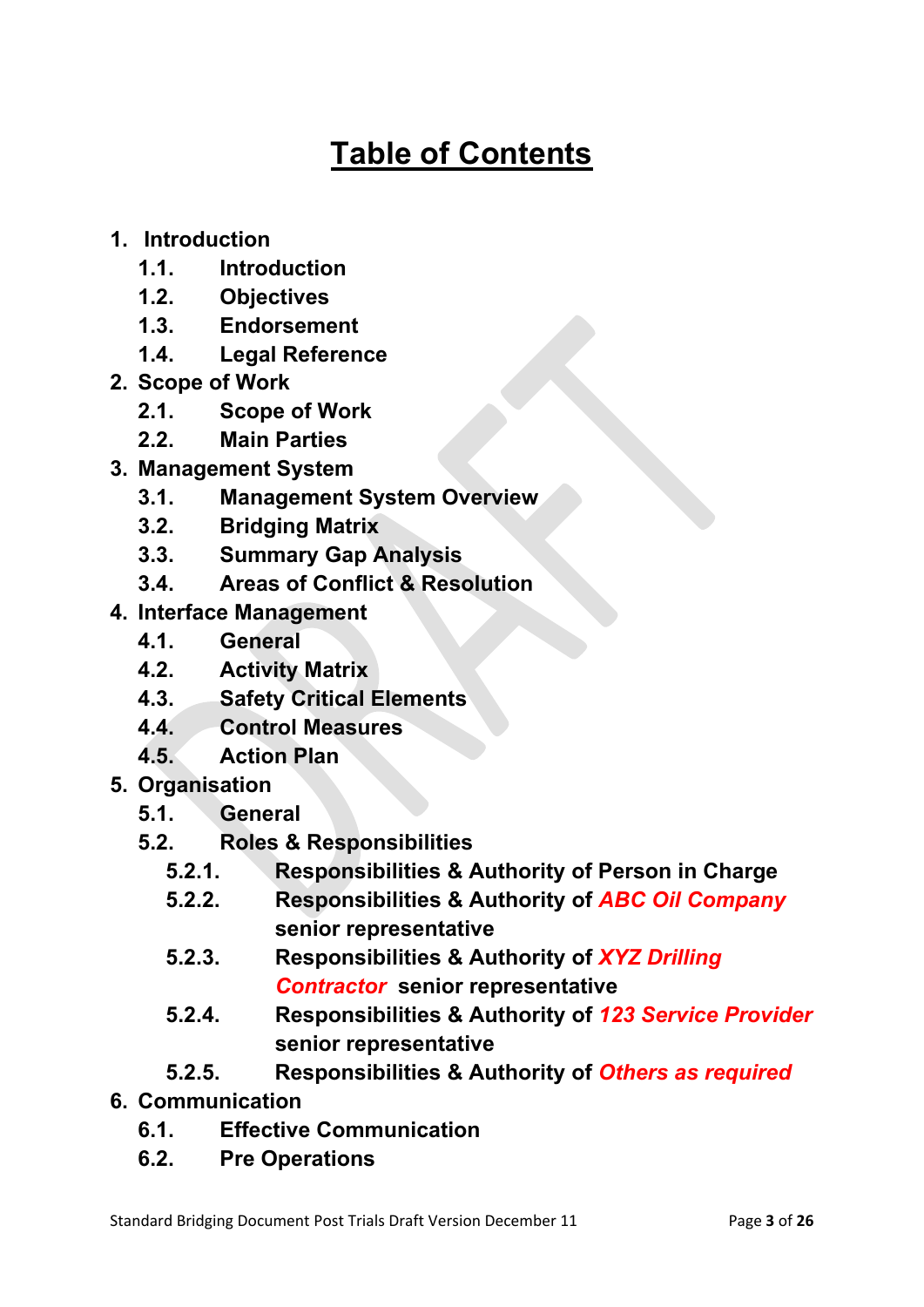- **6.3. Execution of Operations**
- **6.4. Post Operations**
- **6.5. Management of Change**
- **6.6. Well Control**
- **6.7. Emergency**
- **6.8. HSE Information**
- **6.9. Accident/Incident Reporting**
- **6.10. Monitoring/Audit Review**
- **7. Safe Operating Practices**
	- **7.1. Basis of Design**
	- **7.2. Work Programme**
	- **7.3. Permit to Work**
	- **7.4. Rig Move**
	- **7.5. Well Control**
	- **7.6. Competence, Training and Selection of Personnel**
	-
	- **7.7. Equipment – Safety Critical Items 7.8. SIMOPS/Matrix of Permitted Operations**
	- **7.9. Others as required**
- **8. Risk Evaluation & Management**
- **9. Emergency Response**
	- **9.1. General**
	- **9.2. Emergency Response Arrangements**
- **10. Reference Documentation**
- **11. Appendices**
	- **A1 Installation(s) Data**
	- **A2 Work Plan**
	- **A3 Contact List**
	- **A4 Arbo Law/vg-template cross reference**
	- **A5** *Others as Required*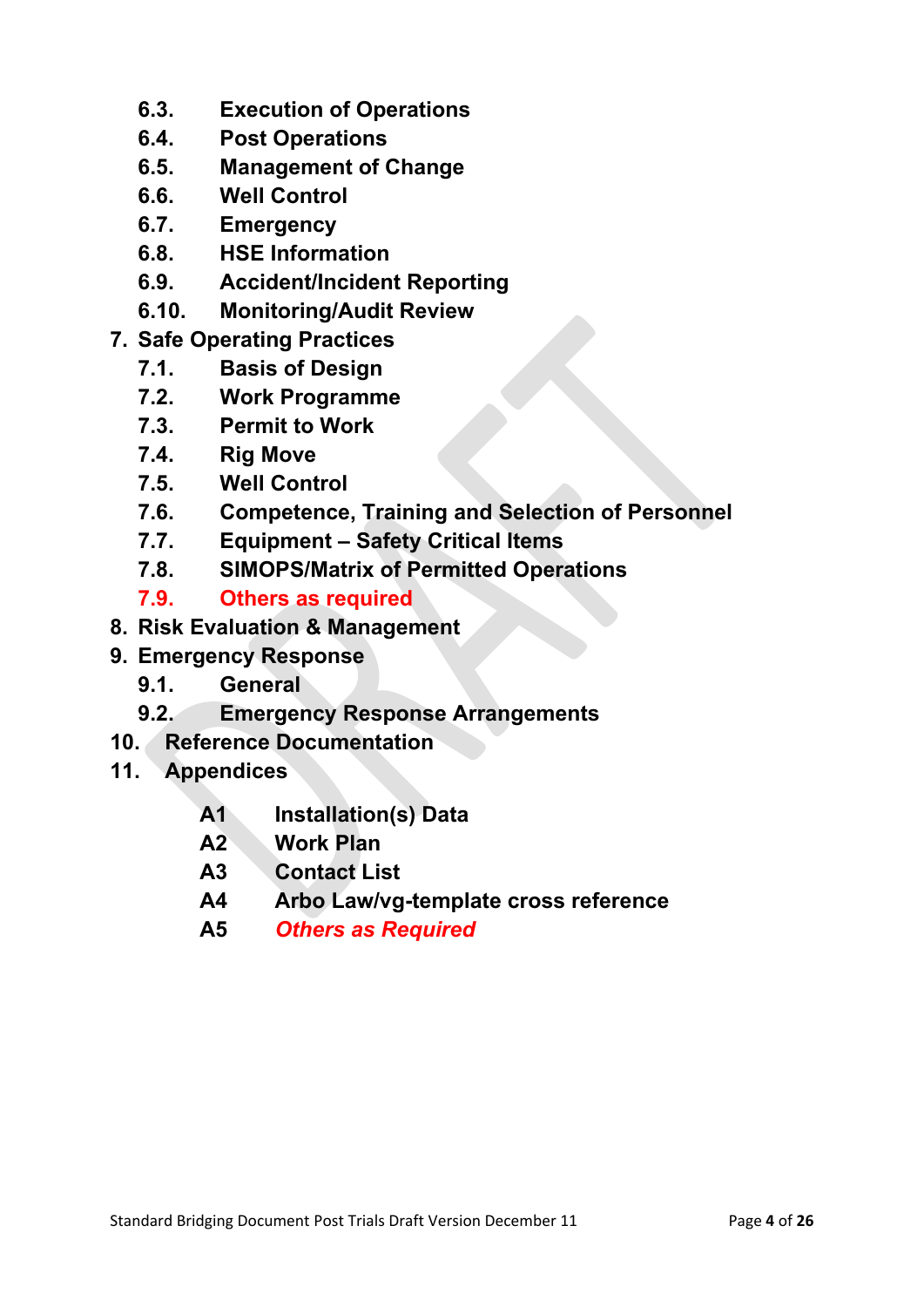#### **ABBREVIATIONS**

| <b>BOP</b>    | <b>Blow-Out Preventer</b>                                    |
|---------------|--------------------------------------------------------------|
| <b>CWOP</b>   | Complete the Well on Paper                                   |
| <b>DWOP</b>   | Drilling the Well on Paper                                   |
| <b>ECC</b>    | <b>Emergency Control Centre</b>                              |
| ER            | <b>Emergency Response</b>                                    |
| ERT           | <b>Emergency Response Team</b>                               |
| <b>ESD</b>    | <b>Emergency Shutdown</b>                                    |
| <b>HAZID</b>  | <b>Hazard Identification Study</b>                           |
| <b>HAZOP</b>  | <b>Hazard and Operability Study</b>                          |
| <b>HSEQ</b>   | Health, Safety, Environment, Quality                         |
| <b>IADC</b>   | International Association of Drilling Contractors            |
| <b>MOC</b>    | Management of Change                                         |
| <b>MODU</b>   | Mobile Offshore Drilling Unit                                |
| <b>NOGEPA</b> | Netherlands Oil & Gas Exploration and Production Association |
| <b>POB</b>    | Persons on Board                                             |
| <b>PTW</b>    | Permit to Work                                               |
| <b>SIMOPS</b> | <b>Simultaneous Operations</b>                               |
| <b>SMS</b>    | Safety Management System                                     |
| <b>SOP</b>    | <b>Standard Operating Procedure</b>                          |
| <b>SSM</b>    | <b>State Supervision of Mines</b>                            |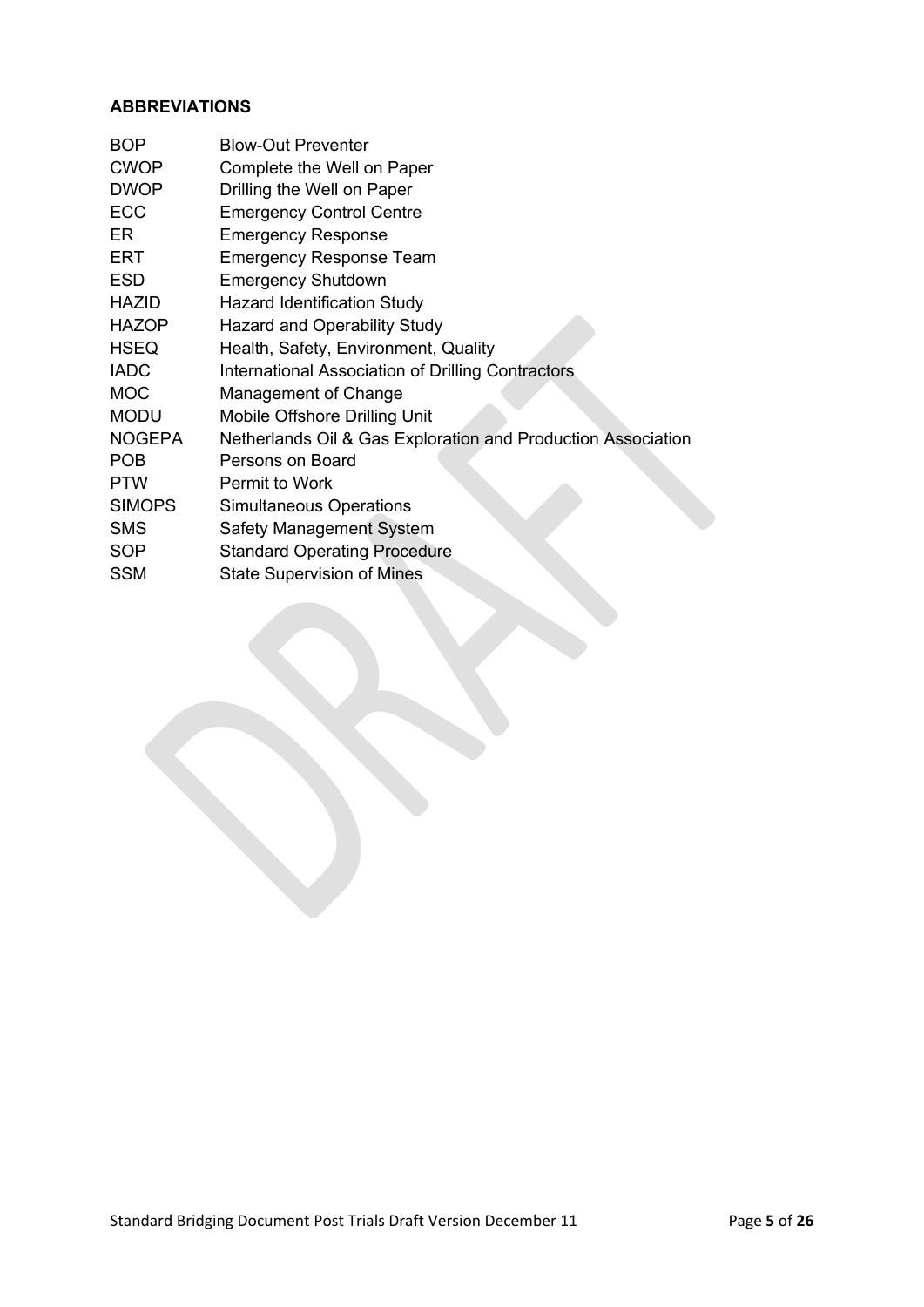### **1. INTRODUCTION**

#### *1.1. Introduction*

The purpose of the document is to bridge the Safety Management System (SMS) of the main parties coming together to execute an operation on well 00 on Block XX. The main parties are as follows:

| Company Name                   | Service Provided                   |  |  |  |  |
|--------------------------------|------------------------------------|--|--|--|--|
| <b>ABC Oil Company</b>         | Oil & Gas Exploration & Production |  |  |  |  |
| <b>XYZ Drilling Contractor</b> | <b>MODU</b>                        |  |  |  |  |
| <b>123 Service Provider</b>    | <b>Specialist Services</b>         |  |  |  |  |
| Add others as required         |                                    |  |  |  |  |

The bridging document is effectively a gap analysis that identifies the main discrepancies that exist between the above listed party's management systems and clarifies which rules and procedures will be enforced on the operations to bridge the gaps and create a seamless process to safely execute the work programme.

The bridging document will ensure that the operation is managed using the highest set of standards available to the main parties and all required obligations are fulfilled to meet local legislation.

This document is guided by current industry practice and details the following key aspects necessary to ensure execution of a safe operation:

- Management structure and interface
- Work programme and procedures
- Effective communication
- Key roles and responsibilities
- Personnel training, competence and selection
- Equipment fit for purpose
- Monitoring/audit/review
- *1.2. Objectives*

The objectives of the Bridging Document are to:

- Ensure that the roles and responsibilities of all persons in charge of activities are clearly defined, communicated and understood.
- Ensure that all key personnel are aware of the work tasks to be undertaken in a safe manner.
- Ensure that all health and safety hazards and risks associated with the operation are assessed, controlled and communicated to all personnel.
- Ensure that all personnel are competent for the work tasks to be undertaken and that all supervisors are competent to supervise and direct subordinates in a safe manner.
- Ensure that all personnel involved in the operation are aware of the appropriate means of communication and they are well defined and understood by all involved.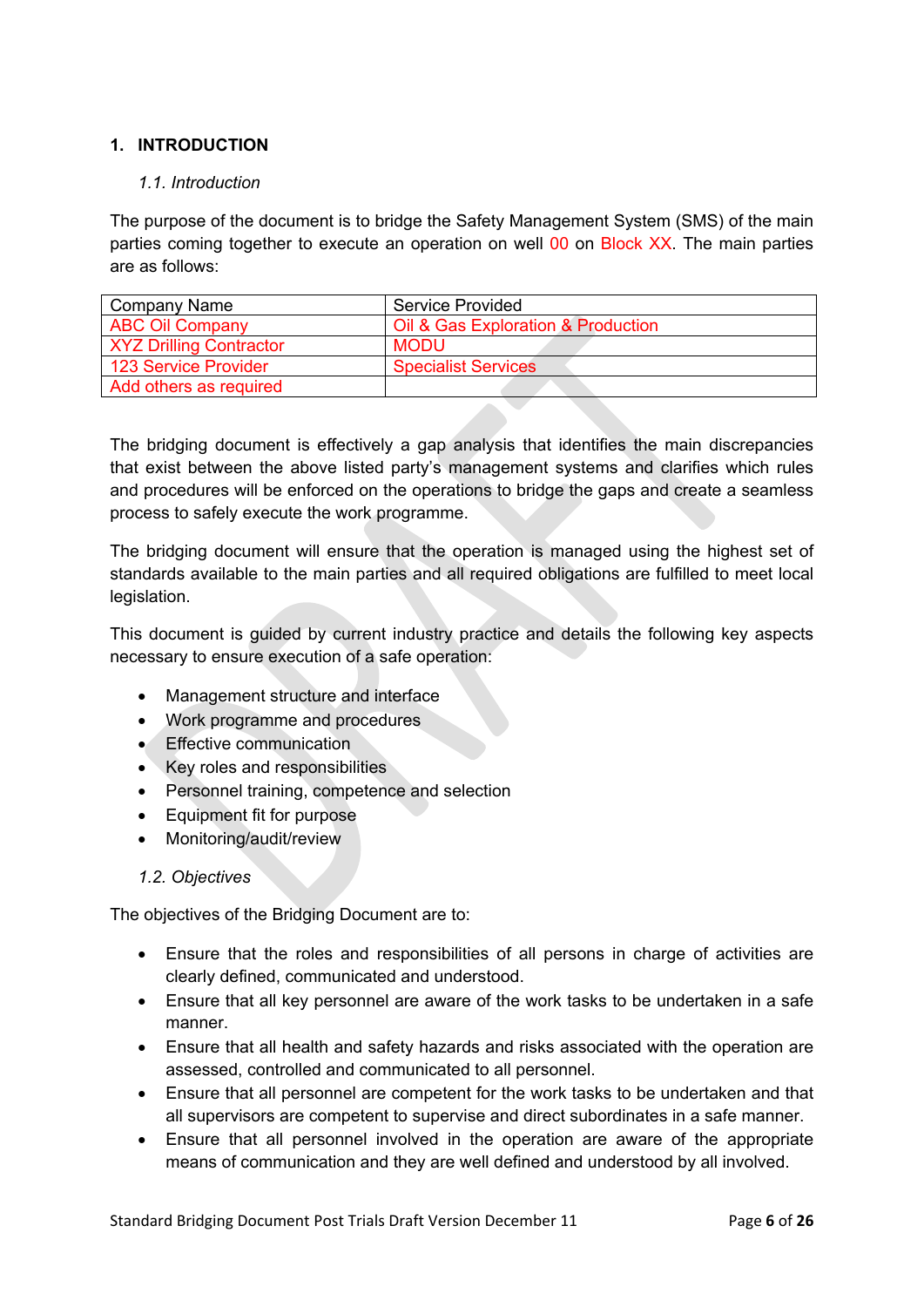- Ensure that the appropriate procedures are properly integrated and understood by key personnel for the duration of the operation.
- Ensure that a fully aligned management of change process exists and is clearly communicated and understood.
- Ensure that effective emergency response arrangements are in place and relevant persons are fully aware of their responsibilities in an emergency situation.

#### *(Define the role of each party, what their legal obligations are and which SMS system is adopted for primary HSE Management control. Explain how the other main parties interface with the main SMS system. For example,)*

ABC Oil Company requires XYZ Drilling Contractor to undertake work using the Joe Blogs Mobile Offshore Drilling Unit (MODU) in the Dutch Sector of the Continental Shelf. ABC Oil Company recognises and understands their duty to cooperate with XYZ Drilling Contractor in fulfilling their obligation to conform to the arrangements and procedures set out in the Joe Blogs Health Safety and Environmental Case (HSE Case). Operational interfaces with 123 Service Provider and others as required must also be acknowledged to ensure adequate / proper cooperation, including any additional control measures and supervision.

#### *1.3 Endorsement*

This bridging document will be agreed by all main parties involved and categorises the division of responsibilities to ensure a safe operation under the various contracts that exist.

#### *1.4 Legal reference*

This document has been prepared in compliance with:

- Dutch Arbo (Labour) Legislation
- SSM vg (safety case) template

A useful cross reference table is provided in the Appendix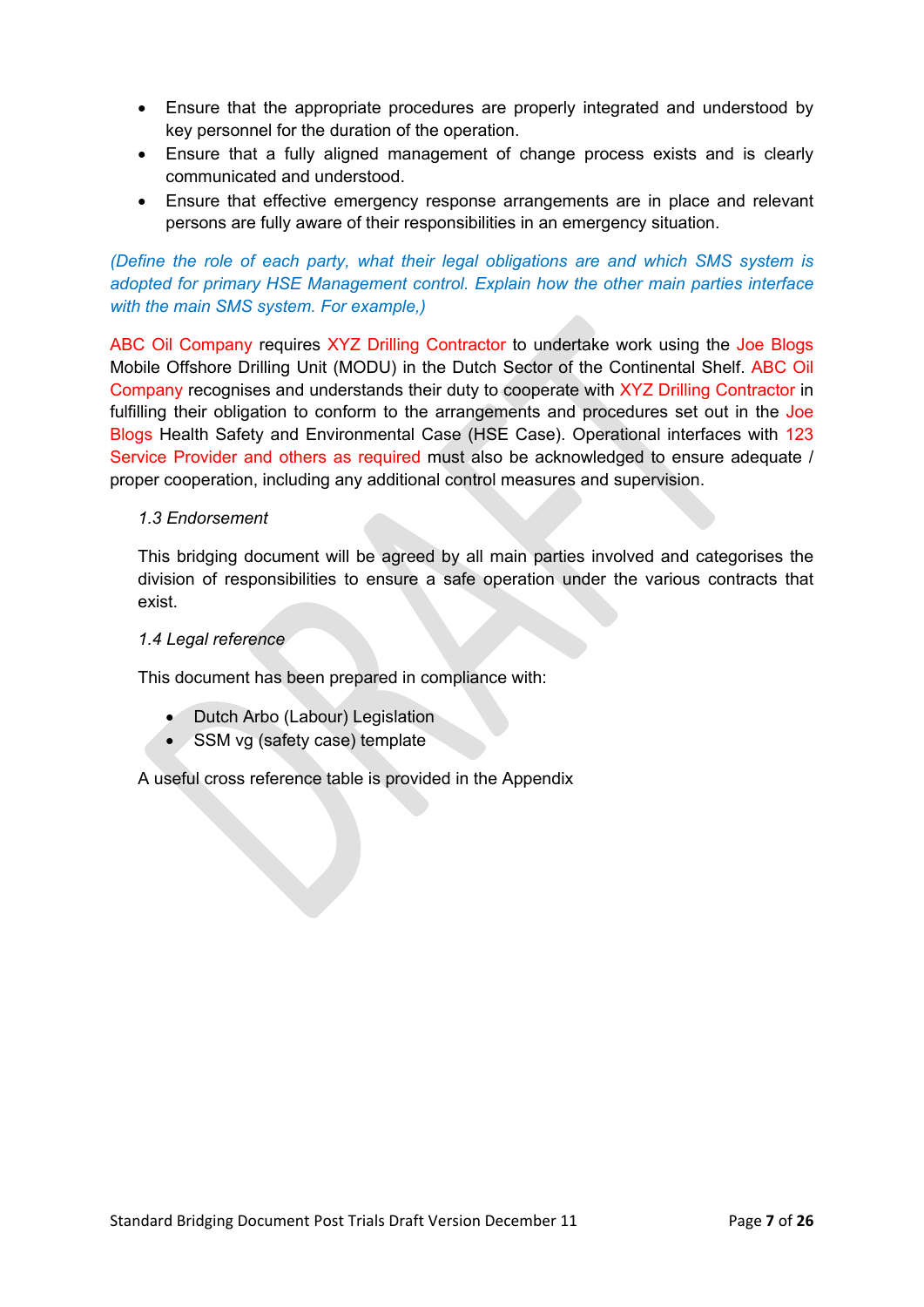#### **2. SCOPE OF WORK**

#### *2.1 Scope of Work*

*(Use the headings provided below to give a brief description of the scope of work and how each main party is involved and include reference to key installations, vessels and any critical services provided. If appropriate include a location map/field layout and indicate if operations are stand-alone or concurrent)*

Well Project:

Key Installations:

Other Vessels:

Production Operations:

Critical Services:

Concurrent Operations/SIMOPS:

#### *2.2 Main Parties*

*(Provide a list of all main parties including their particular area of responsibilities Note: it is important to include all service provides having a safety critical role as their activity may impact on the environment and the health and safety of others)*

ABC Oil Company XYZ Drilling Contractor 123 Service Provider Others as required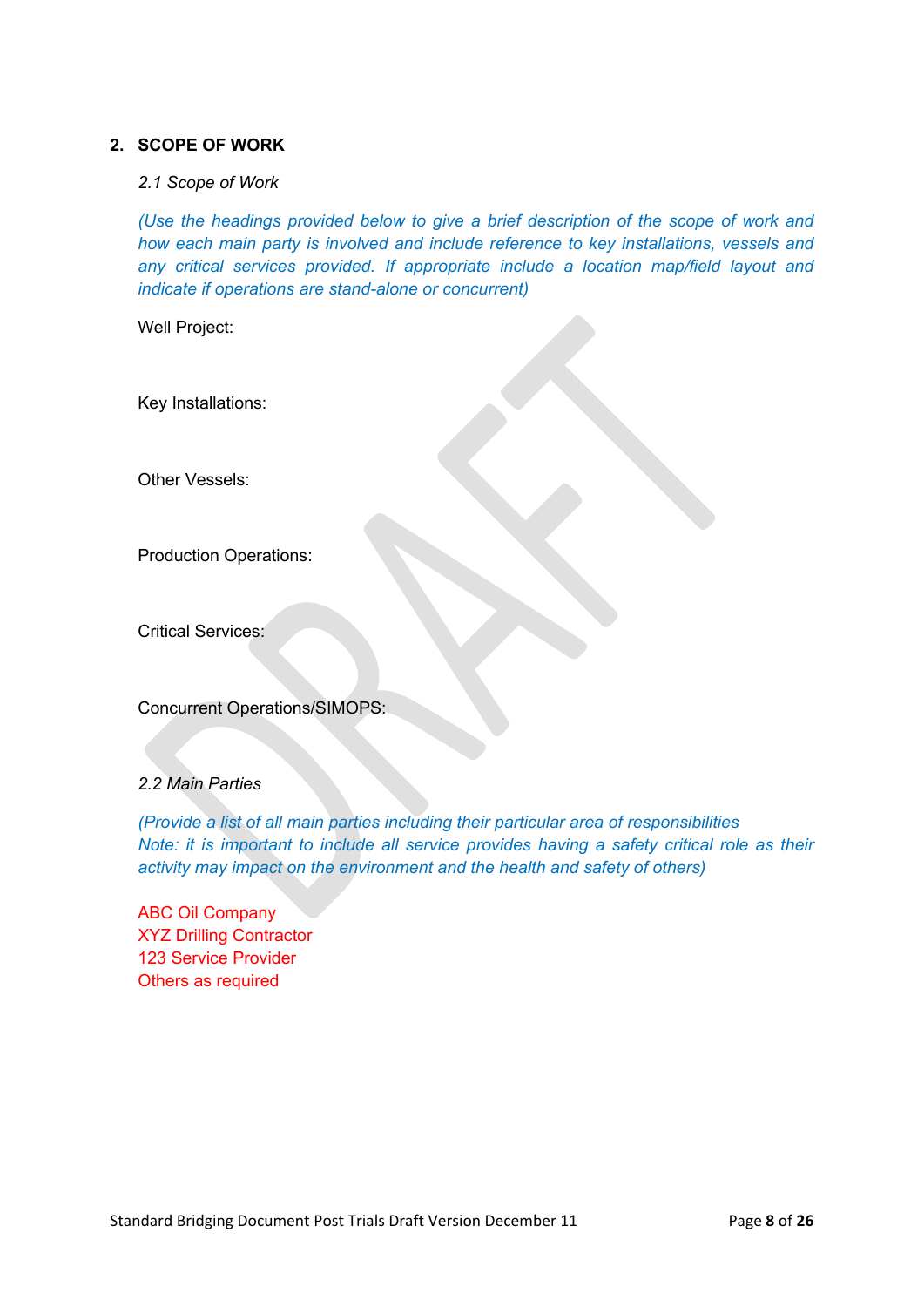#### *3.* **MANAGEMENT SYSTEM**

#### *3.1 Management System Overview*

*(For main parties that have previously worked together and have compatible Safety Management Systems then the example statement below is sufficient and should then proceed to Section 4 – Interface Management however if the main parties are unfamiliar to each other then complete the remainder of Section 3 before proceeding. The remainder of Section 3 drives the main parties towards performing a thorough review of each other's Safety Management Systems)*

ABC Oil Company and XYZ Drilling Contractor confirm that they will continue to comply with their respective Health, Safety and Environmental policies during this project. ABC Oil Company and XYZ Drilling Contractor confirm that their Health, Safety and Environmental policies are compatible.

The key elements of the Safety Management System (SMS) for each main party are provided in the appendices.

- *ABC Oil Company*
- *XYZ Drilling Contractor*
- *123 Service Provider*
- *Others as required*

#### *3.2 Bridging Matrix*

A review of the HSE standards from each main party was performed and the results are summarized in the "bridging matrix" table provided below. Each party's HSE standard is cross referenced to show where alignment exists and also provides the basis of the gap analysis.

| <b>HSE Headline Topic</b>   | <b>ABC Oil Company</b> | <b>XYZ Drilling Contractor</b> | <b>123 Service Provider</b> |
|-----------------------------|------------------------|--------------------------------|-----------------------------|
| Policy                      |                        |                                |                             |
| Management                  |                        |                                |                             |
| Organisation                |                        |                                |                             |
| Risk/Hazard                 |                        |                                |                             |
| Environment                 |                        |                                |                             |
| Health                      |                        |                                |                             |
| <b>Contactors/Suppliers</b> |                        |                                |                             |
| Training/Competence         |                        |                                |                             |
| Equipment                   |                        |                                |                             |
| Emergency                   |                        |                                |                             |
| Incident                    |                        |                                |                             |
| Audit                       |                        |                                |                             |
| Change                      |                        |                                |                             |
| Improvement                 |                        |                                |                             |

*(Note: This review also needs to identify the safe operating practices referenced in Chapter 7 that will be critical to the success of the project and how the main parties are involved and come together in their application.)*

Standard Bridging Document Post Trials Draft Version December 11 Page **9** of **26**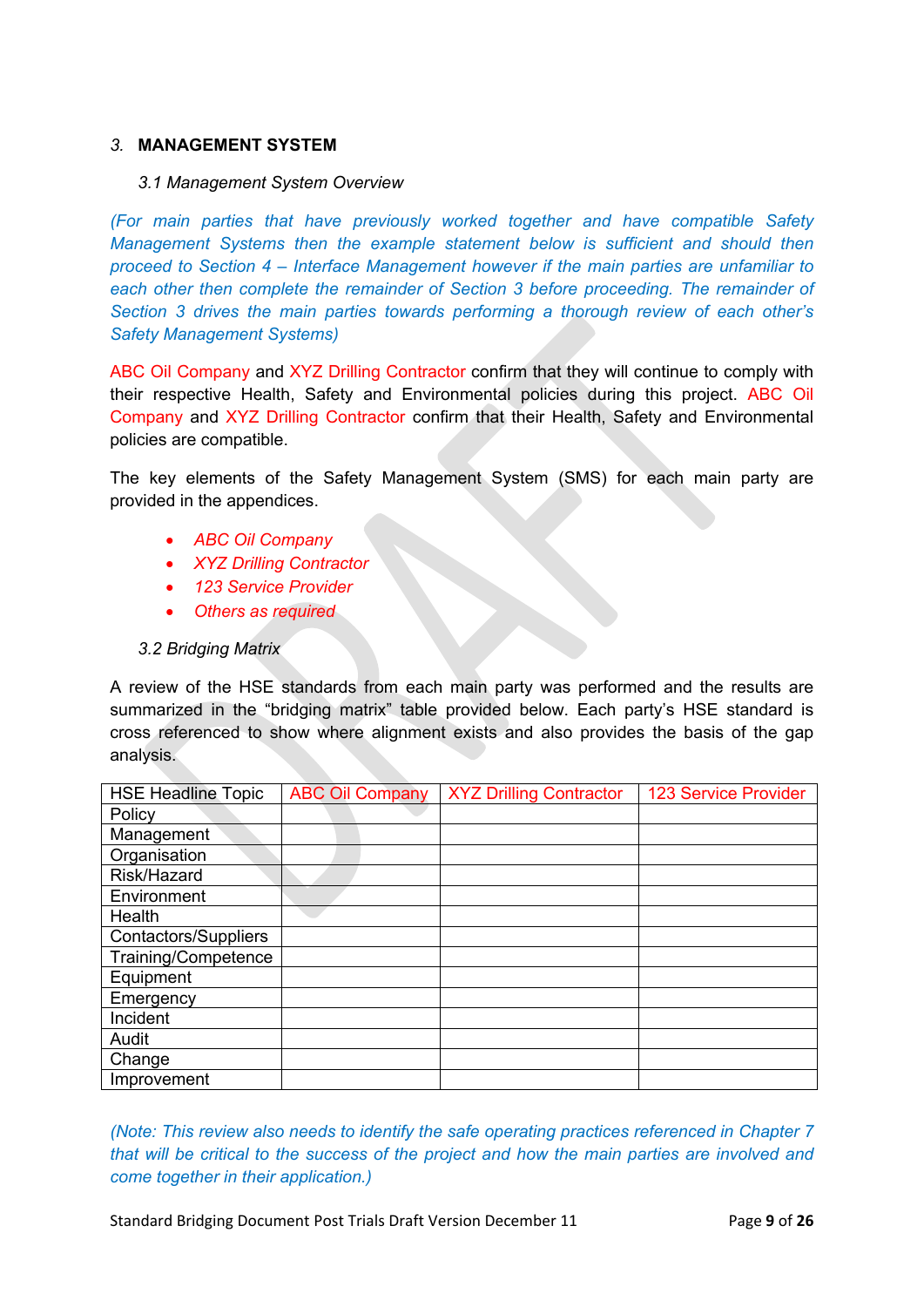#### *3.3 Summary Gap Analysis*

This review is designed to provide an assessment of any gaps that exist in the HSE Standards of each main party and how these will be bridged. In summary the following findings came from the review together with the solutions identified to bridge the gaps

| Gap           | Solution      |
|---------------|---------------|
| <b>XXXXXX</b> | <b>XXXXXX</b> |
| XXXXXX        | XXXXXX        |
| <b>XXXXXX</b> | <b>XXXXXX</b> |

#### *3.4 Areas of Conflict & Resolution*

The review is also designed to identify any areas of conflict and provide resolution. These are also detailed below:

| Conflict      | Resolution    |
|---------------|---------------|
| <b>XXXXXX</b> | XXXXXX        |
| <b>XXXXXX</b> | <b>XXXXXX</b> |
| <b>XXXXXX</b> | <b>XXXXXX</b> |

*(This bridging document must also clearly record any new procedures and/or more stringent controls required as a result of the above review.)*

*(The above together with existing guidelines, procedures etc can be used to collate the required list of reference documentation and also provide input to the control measures given in section 4.)*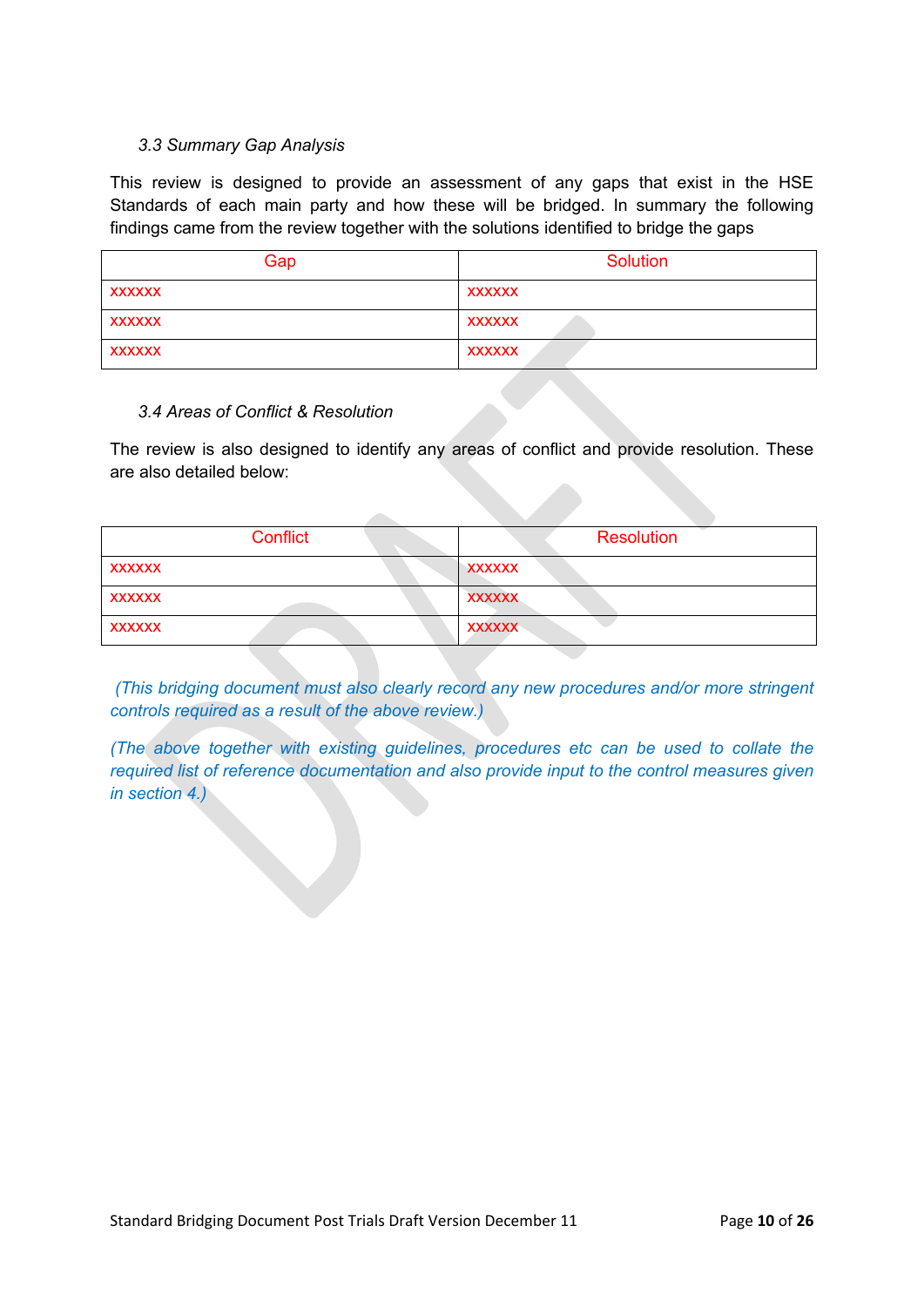### **4. INTERFACE MANAGEMENT**

#### *4.1 General*

This section addresses in detail the activity interfaces that exist between all parties in the project and explains what control measures have been put in place for the effective management of that interface. Any control measures deemed not sufficient must be identified and an action captured to address the gap.

#### *4.2 Activity Matrix*

The following table provides an overview of the parties and their particular responsibilities during each phase of the project. Included is an alphanumeric reference in each cell. This reference is then linked to a control measure that has been put in place to manage that interface (Refer to 4.4)

#### *(Create and populate this table, which provides a guide, to suit your own particular situation)*

| Stakeholder            | <b>Main Activity</b> | Planning       |  |                | <b>Rig Move</b> |                | <b>Drilling</b> |                |                | Testing         |                | P&A |                |
|------------------------|----------------------|----------------|--|----------------|-----------------|----------------|-----------------|----------------|----------------|-----------------|----------------|-----|----------------|
| <b>ABC Oil Company</b> |                      |                |  |                |                 |                |                 |                |                |                 |                |     |                |
|                        | Operator             | E1             |  | E <sub>1</sub> |                 |                | E1              |                |                | E1              |                | E1  |                |
| <b>ABC Oil Company</b> |                      |                |  |                |                 |                |                 |                |                |                 |                |     |                |
|                        | <b>Well Owner</b>    | W <sub>1</sub> |  |                |                 |                | W <sub>6</sub>  |                |                | C <sub>34</sub> |                |     |                |
| <b>XYZ Drilling</b>    |                      |                |  |                |                 |                |                 |                |                |                 |                |     |                |
| Contractor             | <b>Drilling</b>      | W <sub>1</sub> |  |                | O <sub>1</sub>  | S <sub>1</sub> | W <sub>6</sub>  | E4             | S <sub>1</sub> | C <sub>34</sub> | S <sub>1</sub> |     | S <sub>1</sub> |
| Diving/ROV             |                      |                |  |                |                 |                |                 |                |                |                 |                |     |                |
| <b>Specialist</b>      | Diving/ROV           |                |  |                |                 |                |                 |                |                |                 |                |     |                |
|                        |                      |                |  |                |                 |                |                 |                |                |                 |                |     |                |
| Logistics Co.          | Logistics            |                |  |                |                 |                |                 | E4             |                |                 |                |     |                |
| <b>Vessel Co.</b>      | Supply Vessel        |                |  |                |                 |                |                 |                |                |                 |                |     |                |
| <b>Helicopter Co.</b>  | <b>Helicopters</b>   |                |  |                |                 |                |                 |                |                |                 |                |     |                |
| SBV Co.                | <b>SBV</b>           |                |  |                |                 |                |                 |                |                |                 |                |     |                |
| Rig Move Co.           | <b>Rig Move</b>      |                |  |                | O <sub>1</sub>  |                |                 |                |                |                 |                |     |                |
| 123 Service            |                      |                |  |                |                 |                |                 |                |                |                 |                |     |                |
| Provider               | <b>Well Testing</b>  | W <sub>1</sub> |  |                |                 |                |                 | E <sub>4</sub> |                | C <sub>34</sub> | S <sub>1</sub> |     |                |
| Others As Req.         |                      | W <sub>1</sub> |  |                |                 |                |                 | E <sub>4</sub> |                |                 | S <sub>1</sub> |     |                |

#### Main responsibility **Environmental**

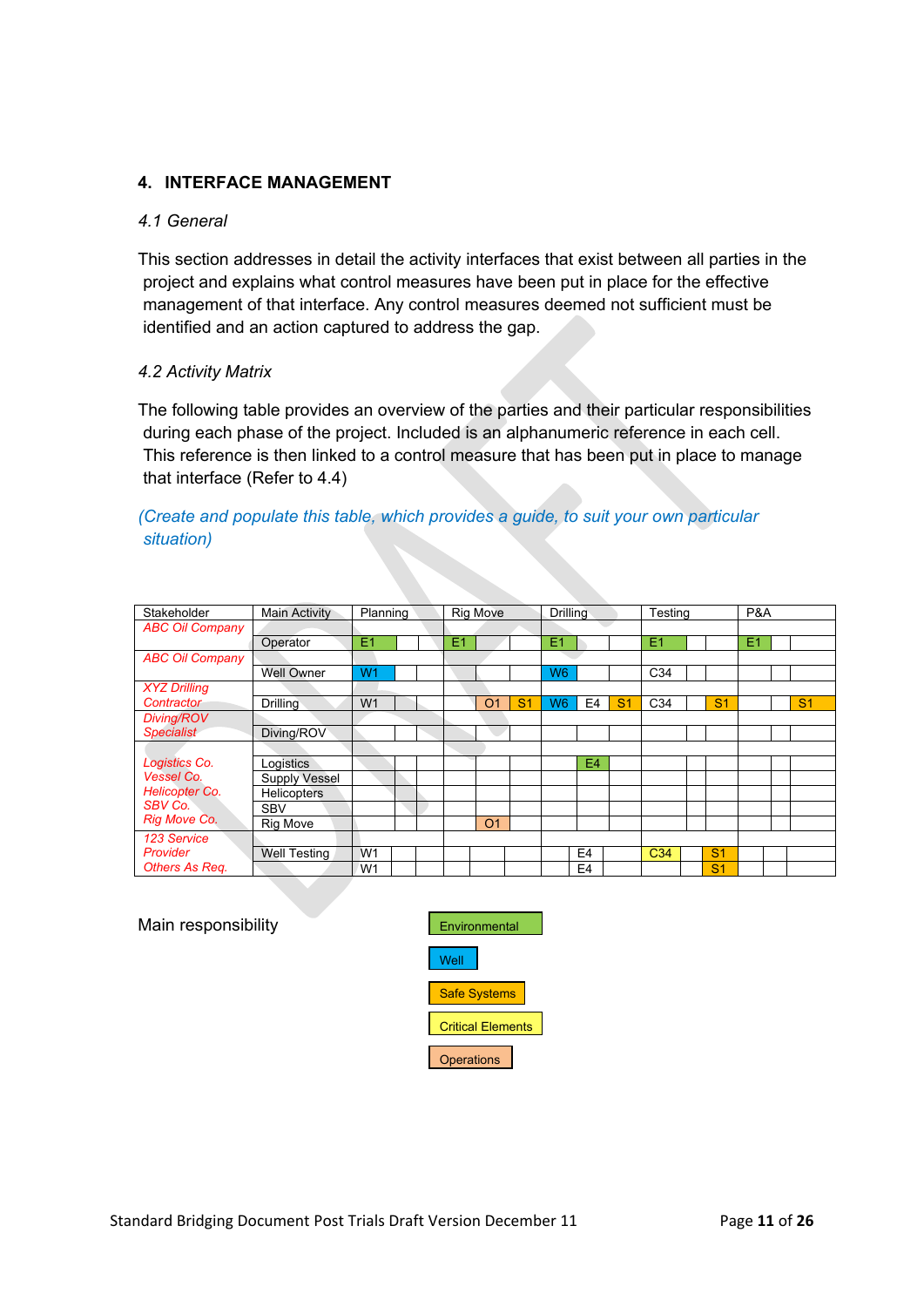#### *4.3 Safety Critical Elements*

The following is an overview of the many safety critical elements that exist in relation to the various parties. This near exhaustive list is used as a cross reference checklist to ensure all areas of interface that have the potential to impact on a safety critical element

|                                  | <b>Safety Critical Elements</b>                                    |                                  | Safe Systems of Work                          |
|----------------------------------|--------------------------------------------------------------------|----------------------------------|-----------------------------------------------|
| C <sub>1</sub>                   | Derrick (inc. hoisting equipment)                                  | S <sub>1</sub>                   | <b>Safe Workplace</b>                         |
| C <sub>2</sub>                   | <b>Mud Systems</b>                                                 | <b>S2</b>                        | Permit to Work (PTW)                          |
| C <sub>3</sub>                   | <b>BOP &amp; BOP Control System</b>                                | S <sub>3</sub>                   | Lifting & Handling                            |
| C <sub>4</sub>                   | <b>Choke &amp; Kill System</b>                                     | <b>S4</b>                        | <b>Hazardous Substances</b>                   |
| C <sub>5</sub>                   | <b>Cement System</b>                                               | <b>S5</b>                        | <b>Work on Electrical Systems</b>             |
| C <sub>6</sub>                   | Conductor                                                          | S <sub>6</sub>                   | <b>Work in Confined Spaces</b>                |
| $\overline{C7}$                  | <b>Drilling Instrumentation</b>                                    | $\overline{\mathbf{S7}}$         | <b>Working at Heights</b>                     |
| $\overline{C8}$                  | Blowdown & Venting / Pressure Relief                               | S <sub>8</sub>                   | Over the side Working                         |
| C9                               | <b>Emergency Communications</b>                                    | <b>S9</b>                        | <b>Materials Handling/deck plans</b>          |
| C <sub>10</sub>                  | Fire, Smoke & Gas Detection                                        | <b>S10</b>                       | <b>Third Party Equipment &amp; Personnel</b>  |
| C <sub>11</sub>                  | Deluge & Sprinkler Systems                                         | <b>S11</b>                       | <b>Safety Briefings</b>                       |
| C <sub>12</sub>                  | <b>Fire Water System</b>                                           | <b>S12</b>                       | <b>Safety Case</b>                            |
| C <sub>13</sub>                  | Emergency Shutdown (ESD system)                                    | <b>S13</b>                       |                                               |
| C <sub>14</sub>                  | Portable Fire Fighting & Rescue Equipment                          |                                  |                                               |
| C <sub>15</sub>                  | <b>Ventilation Systems</b>                                         |                                  | <b>Critical Operational Activities</b>        |
| C16                              | <b>HVAC</b>                                                        | O <sub>1</sub>                   | <b>Rig Move</b>                               |
| C <sub>17</sub>                  | <b>Emergency Power</b>                                             | O <sub>2</sub>                   | <b>Seabed Survey</b>                          |
| C <sub>18</sub>                  | <b>Battery Systems / UPS</b>                                       | O <sub>3</sub>                   | <b>Shipping Lane/Military Zone</b>            |
| C <sub>19</sub>                  |                                                                    | <b>O4</b>                        | Flowline Installation in Wellhead Area        |
| C <sub>20</sub>                  | <b>Temporary Refuge</b><br><b>Emergency Routes (inc. lighting)</b> | O <sub>5</sub>                   | <b>Well Sampling (surface)</b>                |
| C <sub>21</sub>                  | Lifeboats                                                          | O <sub>6</sub>                   |                                               |
|                                  | Personal Protective equipment (PPE)                                | <b>O7</b>                        | <b>Line Pigging</b>                           |
| C <sub>22</sub>                  |                                                                    |                                  | <b>SGS &amp; FGS Maintenance &amp; Repair</b> |
| C <sub>23</sub>                  | <b>Personal Survival Equipment</b>                                 | O <sub>8</sub>                   | <b>Wellhead &amp; Xmas Tree Maintenance</b>   |
| C <sub>24</sub>                  | <b>Liferafts</b>                                                   | O <sub>9</sub>                   | <b>Construction/Maintenance Activities</b>    |
| C <sub>25</sub>                  | <b>Escape to Sea</b>                                               | O <sub>10</sub>                  | Heavy Lifts (Platform Crane)                  |
| C <sub>26</sub>                  | <b>Escape Routes</b>                                               | O <sub>11</sub>                  | <b>Helicopter Operations on Platform</b>      |
| C <sub>27</sub>                  | <b>Emergency Response &amp; Recovery Vessel</b>                    | O <sub>12</sub>                  | Intervention Work on an Existing Well         |
| C <sub>28</sub>                  | <b>Rescue Facilities</b>                                           | O <sub>13</sub>                  | Perforating job on an Existing Well           |
| C <sub>29</sub>                  | Hull (inc water tight closures)                                    | O14                              | <b>Boat Handling Alongside Platform</b>       |
| C30                              | <b>Diverter System</b>                                             | O <sub>15</sub>                  | Hot Work in Combined Hazardous Zones          |
| C31                              | Mud/Gas Separator                                                  | O <sub>16</sub>                  | <b>Diving Operations from Rig</b>             |
| C32                              | <b>Hazardous Area Classification</b>                               | <b>O17</b>                       | <b>Diving Operations from DSV</b>             |
| C33                              | <b>Ignition Prevention</b>                                         | <b>O18</b>                       | <b>Hydraulic Fracturing Operations</b>        |
| C34                              | <b>Well Test Equipment</b>                                         | O <sub>19</sub>                  | Well Stimulation/Lifting/Acidisation          |
| C35                              | <b>Hydrocarbon Containment</b>                                     | O <sub>20</sub>                  | <b>Well Production</b>                        |
| C36                              | <b>Passive Fire Protection</b>                                     | O21                              | Flaring                                       |
| C37                              | <b>Blast &amp; Fire Protection</b>                                 | O22                              | Rig/Platform interface                        |
| C38                              | Non-process Hydrocarbon Containment                                | <b>O23</b>                       | <b>Simultaneous Operations</b>                |
| C <sub>39</sub>                  | <b>Helicopter Facilities</b>                                       | <b>O24</b>                       |                                               |
| C40                              | Foam System (Helideck)                                             |                                  |                                               |
| C41                              | <b>Gaseous/Dry Chemical Systems</b>                                |                                  |                                               |
| C42                              | <b>Fixed Firefighting Systems</b>                                  | C48                              | <b>Bilge System (inc leak detection)</b>      |
| C43                              | <b>Internal Communication System</b>                               |                                  | $C49$ $Cranes$                                |
| C44                              | <b>External Communication System</b>                               | C <sub>50</sub>                  | <b>Other Lifting Equipment</b>                |
| C45                              | <b>Alarm System</b>                                                | C <sub>51</sub>                  | <b>Ballast System</b>                         |
| C46                              | <b>ROV Systems</b>                                                 | C52                              | Drainage & Bundage                            |
| C47                              | <b>Navigation Aids</b>                                             | $\overline{C53}$                 |                                               |
|                                  | <b>Environmental Critical Elements</b>                             |                                  | <b>Well Critical Phases/Elements</b>          |
| E <sub>1</sub><br>E <sub>2</sub> | Emissions to Sea/Spill Response (OSRL)                             | W <sub>1</sub><br>W <sub>2</sub> | <b>Basis of Design</b>                        |
|                                  | Emissions to Air/Hydrocarbon Release                               |                                  | <b>Drilling Programme</b>                     |
| E <sub>3</sub>                   | Poisonous Gases (H2S, CO, CO2)                                     | W <sub>3</sub>                   | <b>Drilling Operation</b>                     |
| E <sub>4</sub>                   | Waste Management incl. sewage                                      | W <sub>4</sub>                   | <b>HPHT/MPD Operation</b>                     |
| E <sub>5</sub>                   | Use of Chemicals/COSHH                                             | W <sub>5</sub>                   | Cementing                                     |
| E <sub>6</sub>                   | Dealing with oil base mud                                          | W <sub>6</sub>                   | <b>Well Control/Well Barriers</b>             |
| E7                               | <b>Radioactive Materials, Sources</b>                              | W7                               | <b>Well Completion</b>                        |
| E <sub>8</sub>                   | Dealing with LSA                                                   | W <sub>8</sub>                   | Intervention (wireline, coil tubing)          |
| E9                               | Use and Storage of Explosives                                      | W <sub>9</sub>                   | <b>Well Testing/Cleaning</b>                  |
| E10                              | <b>Loading Hoses</b>                                               | <b>W10</b>                       | Plug & Abandon/Suspension                     |
| E11                              | <b>Standby Vessel/Guard Vessel</b>                                 | W11                              |                                               |
| E12                              |                                                                    |                                  |                                               |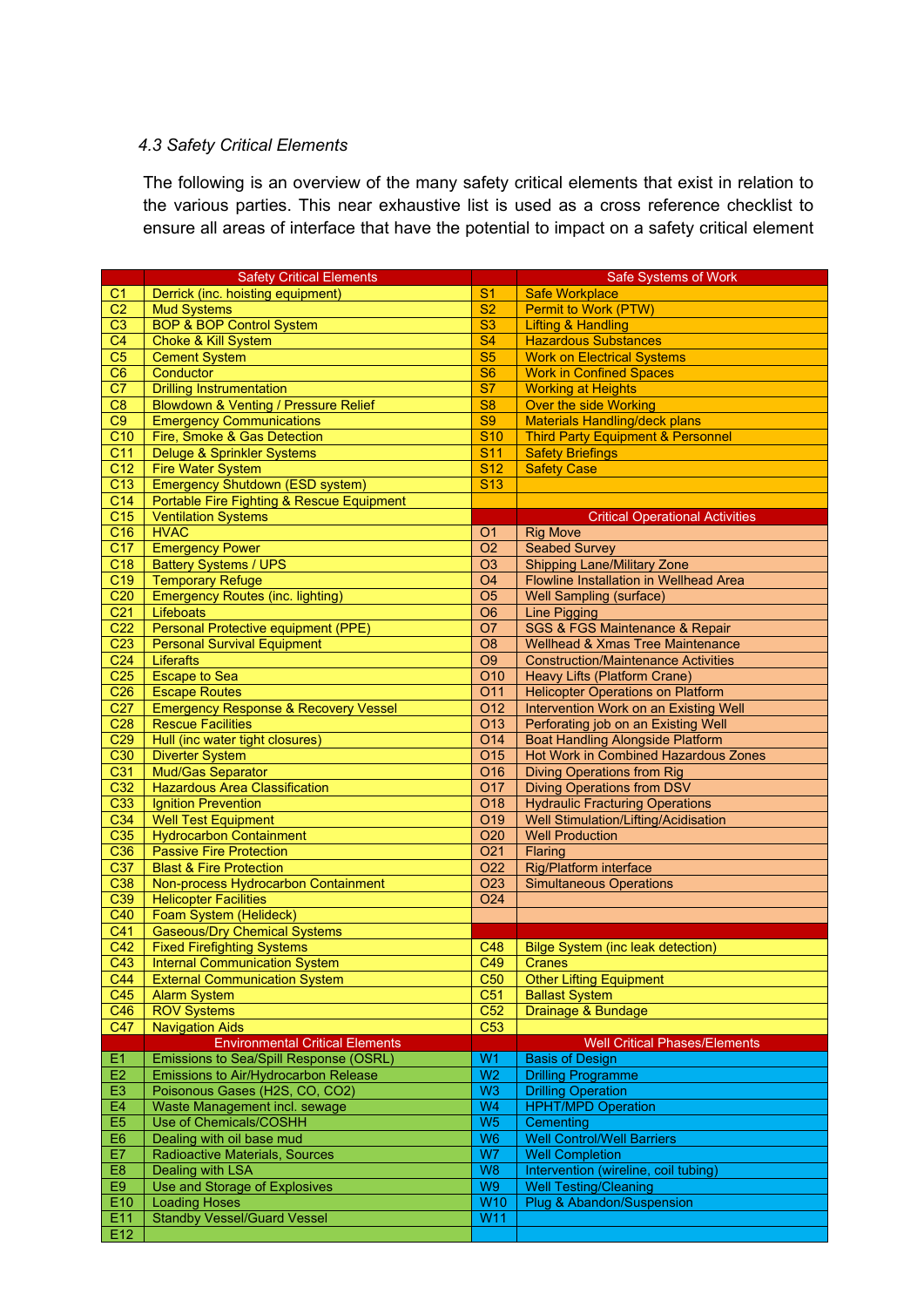and/or operational activity or require the use of a safe system of work have been adequately covered.

#### *4.4 Control Measures*

#### Ref | Critical | Interface Explanation | Ref Docs. | Document Source no **Critical** Element ABC Oil Company XYZ Drilling **Contractor** 123 Service Provider E. Environmental Critical Elements E1 | Spill Response *ABC Oil Company* is responsible for the environment and will provide oil spill response plan and blowout contingency plan *ABC Oil Company* oil spill response plan *ABC Oil Company* blowout contingency plan x E4 Waste Management Waste handling is performed by a *specialist waste management contractor* as per *ABC Oil Company* procedure *ABC Oil Company waste handling procedure XYZ Drilling Contractor* management operating procedure  $x \qquad x \qquad$  input W. Well Critical Phases/Elements W<sub>1</sub> Basis of Design These companies are required to contribute to the Basis of Design *ABC Oil Company* basis of design document x | input | input W6 Well Control These companies are required to agree on a Well Control plan *ABC Oil Company* well control procedure *XYZ Drilling Contractor* well control manual  $x \qquad \qquad x$ S. Safe Systems of Work S<sub>1</sub> Safe **Workplace** *XYZ Drilling Contractor* is responsible for the safety of all personnel on board *Joe Blogs* and in maintaining a safe place of work. *XYZ Drilling Contractor Management System* x S<sub>1</sub> Safe **Workplace** *123 Service Provider* is responsible for the safe execution of their work scope on board *Joe Blogs* according to *123 Service Provider* procedures. *123 Service Provider Management System* x C. Safety Critical Elements C<sub>34</sub> Well Test Equipment *123 Service Provider*  to provide well test equipment on *Joe Blogs* that can be demonstrated as fit for purpose and meets requirements of *ABC Oil Company* and *XYZ Drilling Contractor XYZ Drilling Contractor Management of Specialist Providers 123 Service Provider* Well Test **Operating Procedures**  $x \qquad \qquad \qquad$  x O. Critical Operational Activities<br>
O1 Rig Move XYZ Drill O1 Rig Move *XYZ Drilling Contractor XYZ Drilling* x

*Contractor* rig move

procedure

#### *(Use this format to create a reference table of all required control measures)*

together with *Rig move specialist* develop rig move procedures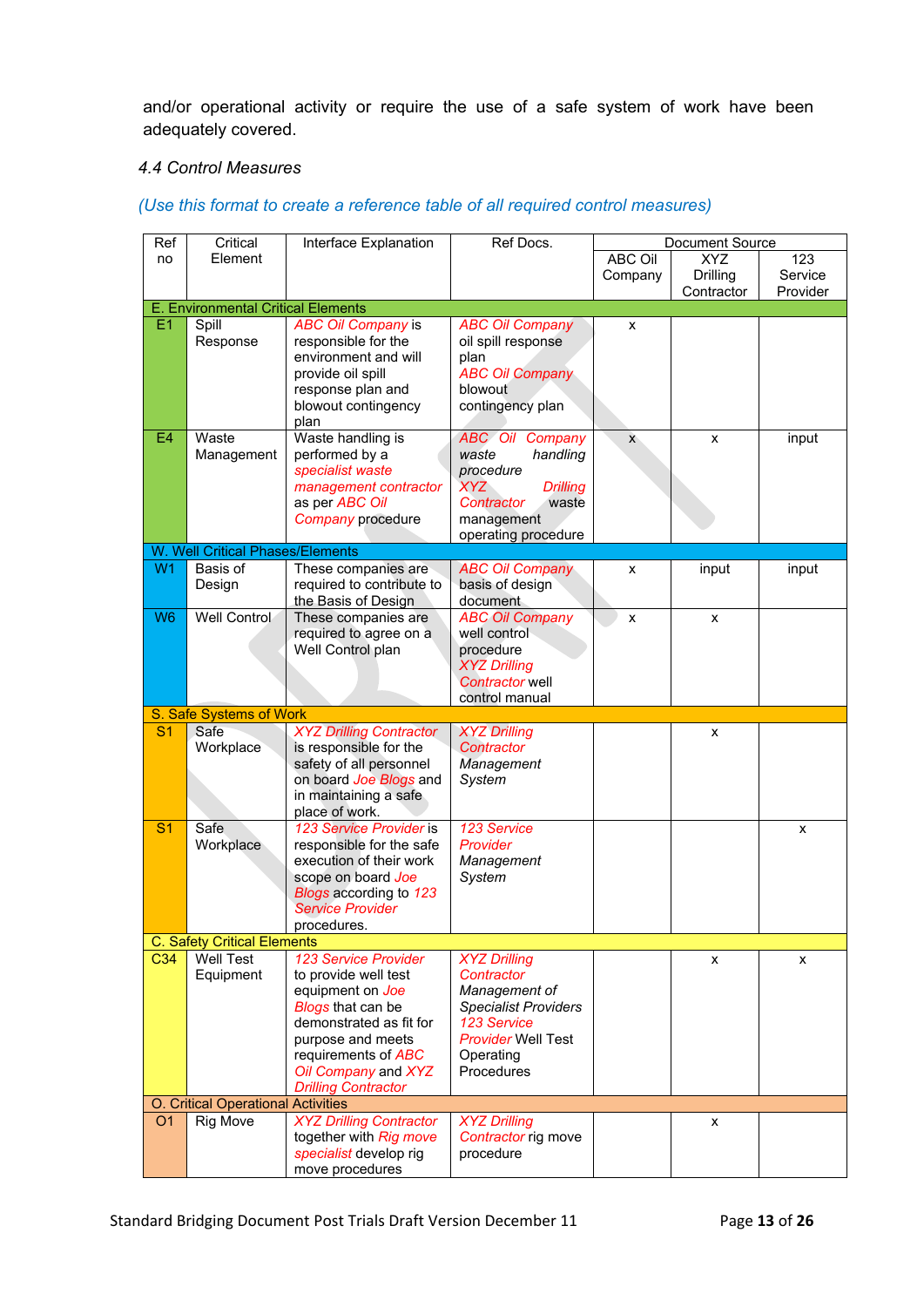With the reference table above conduct an interface review to assess if the control measures identified are sufficient. If not formulate an action plan below to close the gap.

#### *4.4 Action Plan*

*(If the existing control measures identified above are deemed insufficient to control the level of risk then list below any further actions necessary before operations commence.*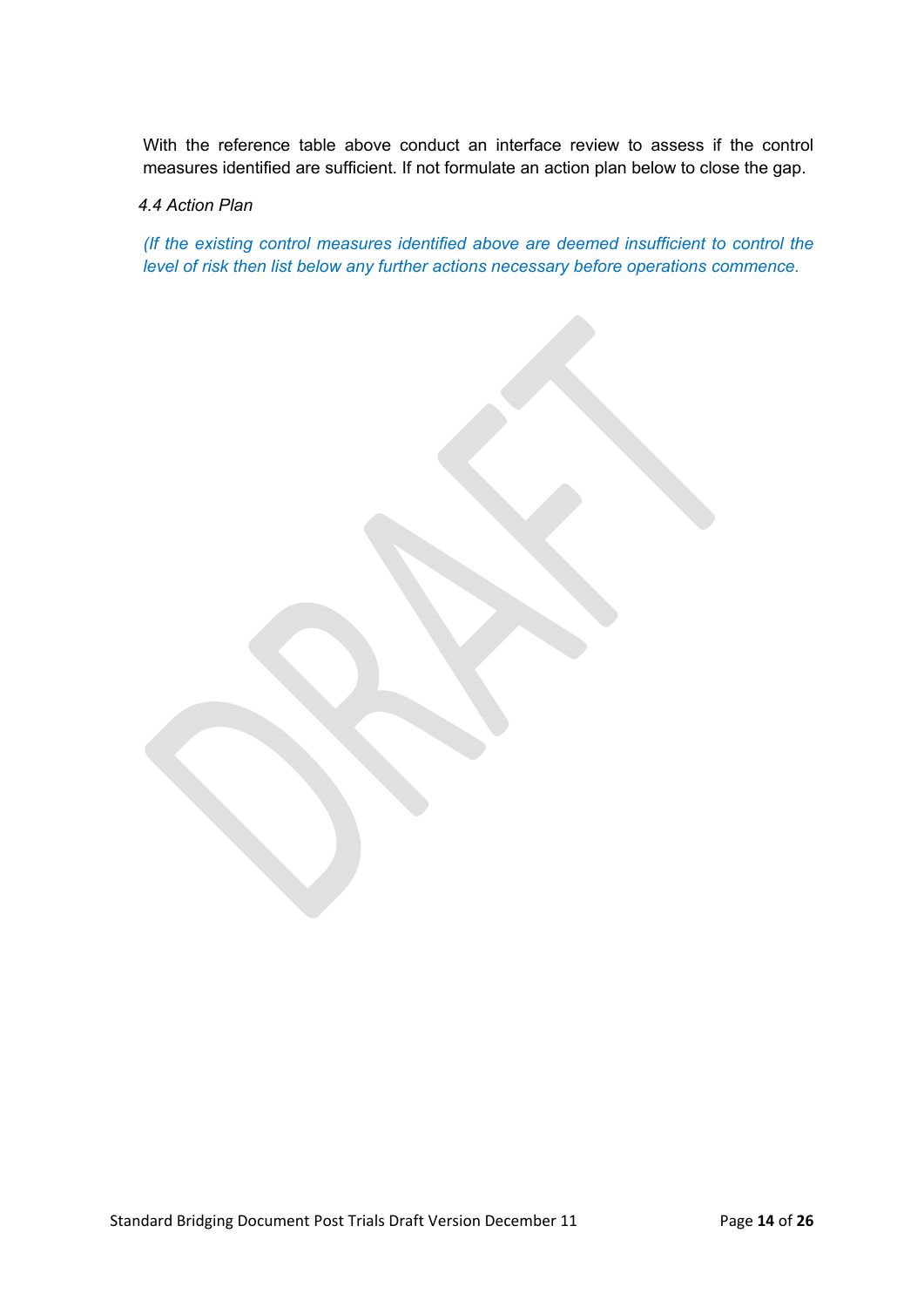### **5. ORGANISATION**

#### *5.1 General*

Management representing the main parties is responsible for ensuring that each company's goals are achieved and that any requirements of the applicable regulatory bodies are satisfied.

All personnel involved regardless of their employer are required to take responsibility for their own safety and those working with them. All personnel are required to work to documented Safety, Health and Environmental practices, appropriate procedures and work instructions.

The interface between the main party Management structures is shown below. Detailed organization charts for each party are contained within the respective Management Systems. This includes both onshore and offshore personnel and effectively identifies all the positions instrumental in securing Safety, Health and the Environment. *(Substitute the example organization chart below with the actual, indicating the chain of command during normal operations.)*

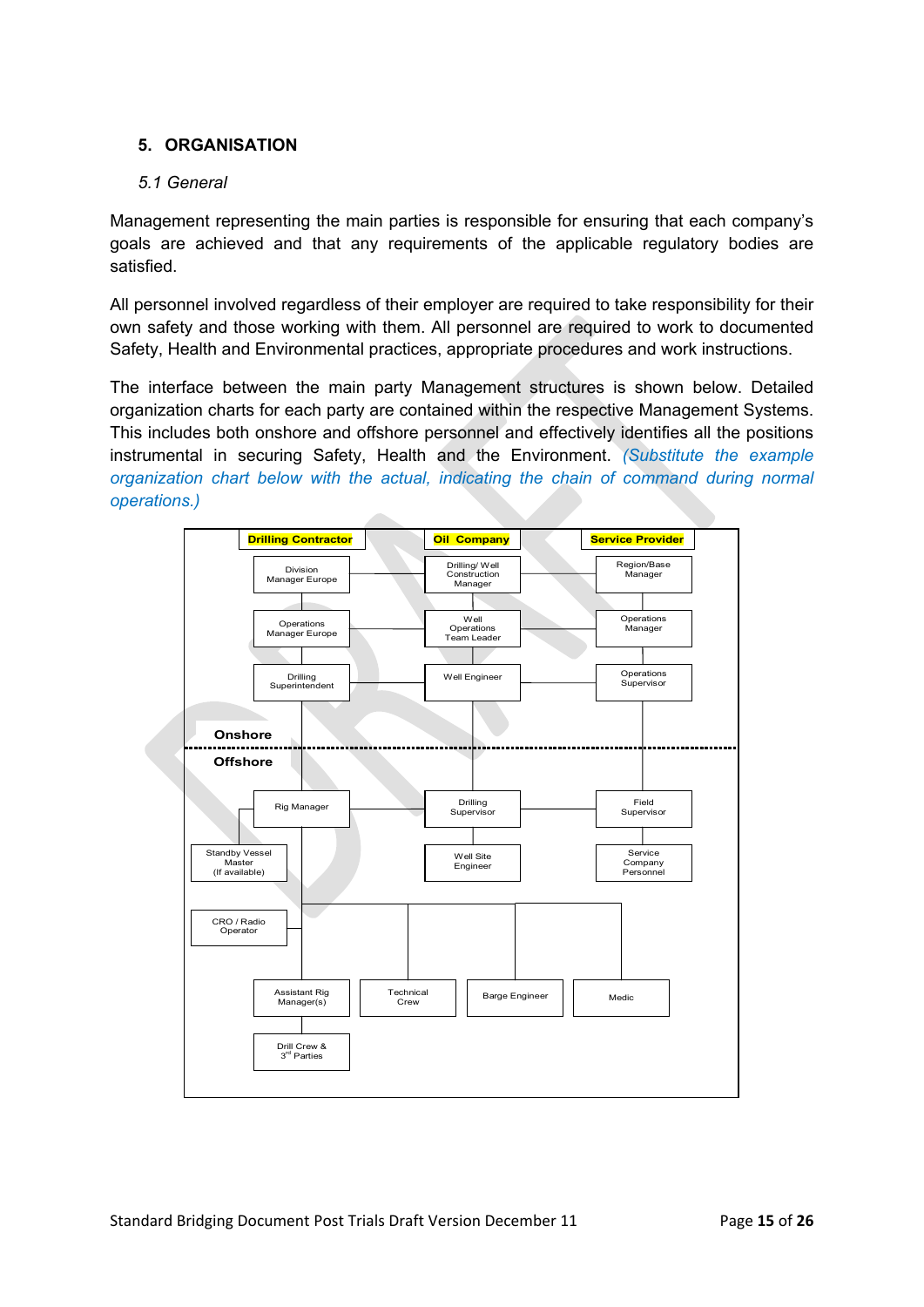#### *5.2 Key Roles & Responsibilities*

*(Define the person who has overall responsibility for HSE on this operation and who they report to.*

*Clearly define roles and responsibilities of other key personnel both offshore and onshore included in the interface structure presented above. Define what authority the individual has with respect to the operations covered in this bridging document.*

*Include reference to support functions, which party would provide them and when would they be required.)*

- *5.2.1 Responsibilities & Authority of Person in Charge*
- *5.2.2 Responsibilities & Authority of ABC Oil Company senior representative*
- *5.2.3 Responsibilities & Authority of XYZ Drilling Contractor senior representative*
- *5.2.4 Responsibilities & Authority of 123 Service Provider senior representative*
- *5.2.5 Responsibilities & Authority of Others as required*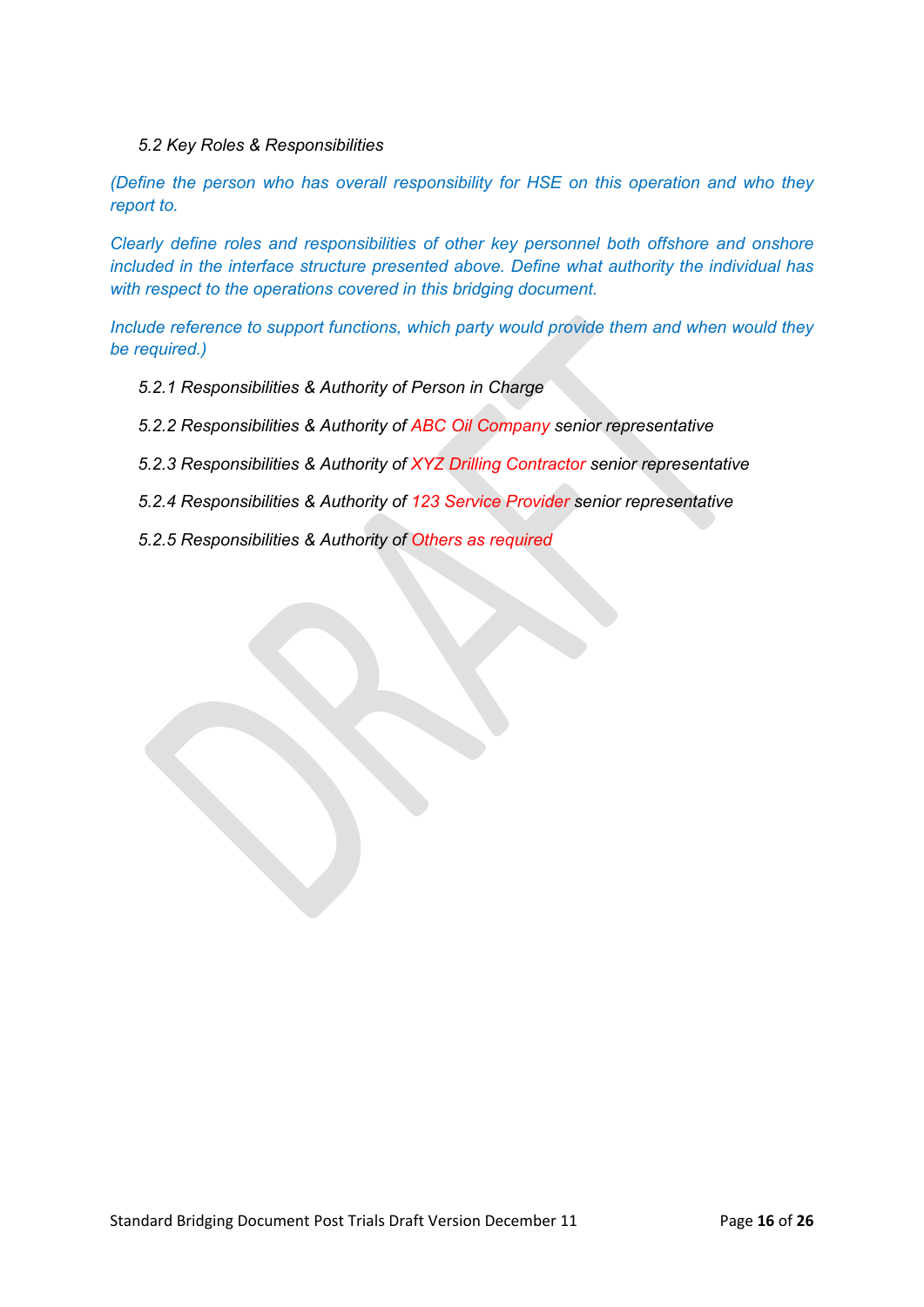#### **6. Communication**

#### *6.1 Effective Communication*

Effective communication is critical to the success of the operation where different parties interface. The following clearly defines how communication is managed between the interfaces during the following situations.

#### *6.2 Pre Operations*

All main parties will be informed of the objectives and timetable of the operation in advance of the operation start. A pre-job meeting will be held with the main parties and subcontractors involved with the operation. The bridging document will be available and presented at this meeting. A Drill the Well on Paper (DWOP) / Complete the Well on Paper (CWOP) or equivalent hazard assessment exercise shall be routinely performed also with the involvement of key service providers.

#### *6.3 Execution of Operations*

All main parties shall ensure that their personnel, including all subcontractors, are notified of and are familiar with the ongoing activity programme and abide by all relevant regulations and standards. The following methods shall be used to establish and maintain effective lines of communication between the main parties and subcontractors:

- **Induction** a nominated representative from one of the main parties is responsible for ensuring that all personnel new to the operation are formally inducted. The induction will include a tour of the facilities for familiarization purposes. A record of these inductions must be kept. Induction will also include a presentation covering key elements of the bridging document, *(Provide other specifics e.g. video).*
- **Daily report & meeting** the main parties incl. service providers must provide a combined daily report detailing operational progress and planned programme detailing any critical tasks .This must also be discussed together in a meeting where any actions agreed must be recorded on the report and approved by *(provide nominated position).*
- **Weekly look ahead** also reviewed by the main parties in the above meeting and any updates recorded and communicated to all appropriate personnel.
- **Safety tour** conducted at least once per day by senior representatives of the main parties. For applicable operations subcontractors may also be required to participate. Any findings documented, clearly communicated to all concerned and actioned.
- **Safety meeting** held regularly involving all personnel on board. Used to communicate findings from safety tour and any other relevant information.
- **Pre-job meeting/tool box talk** held at the operational job site by all appropriate personnel. Will incorporate job safety analysis/last minute risk assessment. Particular attention given to any programmed changes which must be assessed with a review of the appropriate task risk assessment.
- **Onshore meeting** held regularly between senior representatives of the main parties, as operations dictate. HSEQ topics to be included on the agenda
- **Other as required**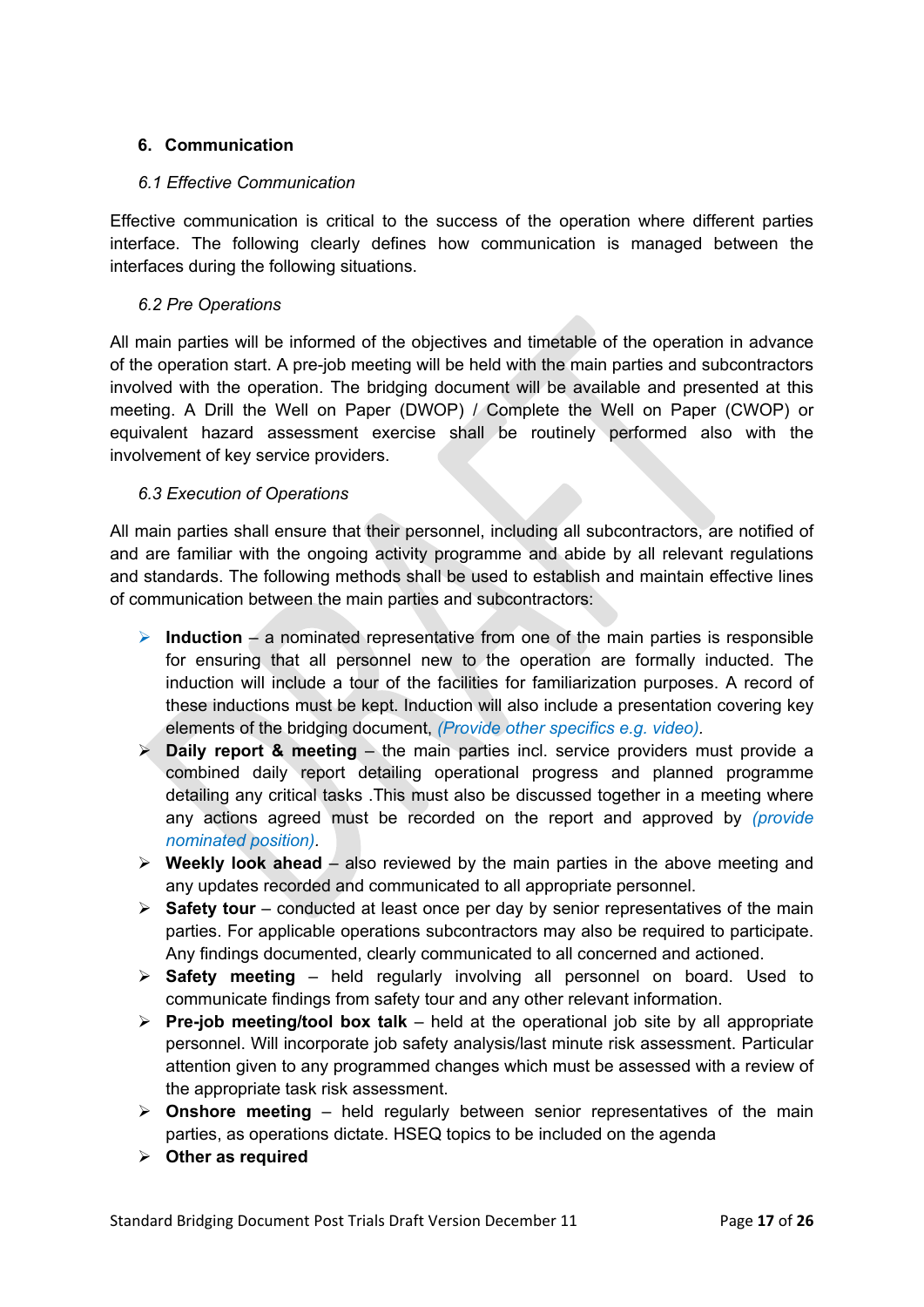#### *6.4 Post Operations*

All main parties will come together for a close out meeting to assess success or otherwise. Key lessons will be captured at this close out meeting and documented to ensure their follow up on future operations.

#### *6.5 Management of Change*

All personnel involved regardless of their employer are required to communicate any changes of material, equipment, personnel or any other deviation in the programme. These changes must be communicated to the person having overall responsibility. Failing to do so puts the safety of all personnel in jeopardy. The responsible person will assess the impact of the change together with the main parties and decide on the required action. If the change requires a review and update of the operational programme this must be done in conjunction with and signed off by the programme originator or designate.

Any programme revisions issued must be reviewed together with representatives from the main parties and appropriate sub contractors before being implemented. This also applies to any changes in manuals, procedures and/or work instructions. Changes must be communicated and reviewed as part of the pre-job meeting/tool box talk. The applicable Management of Change procedure is included in the reference section.

#### *6.6 Well Control*

Well Control is the process of monitoring the well and addressing any hydrocarbon influxes that are detected. The document used to govern well control policy is provided in the reference section. The method of well control used in the event of an influx must be known and understood by key personnel. It is the responsibility of the driller for identifying abnormal well conditions and reporting these without delay to *(provide nominated position).*

#### *6.7 Emergency*

Section 9 details the emergency response arrangements in place. This will define who will undertake overall control of the emergency situation and from where. Onshore actions and responsibilities in an emergency situation are detailed in the respective individual company Management Systems.

#### *6.8 HSE Information*

Each main party is responsible for ensuring that all relevant HSE information is effectively communicated within their own organisation including alerts, notices, reports etc.

The person with overall responsibility for HSE will ensure that all relevant HSE information is communicated to all persons throughout the onsite operation.

#### *6.9 Accident/Incident Reporting*

All personnel have a responsibility to report accidents, incidents and unsafe situations immediately to *(provide nominated position).*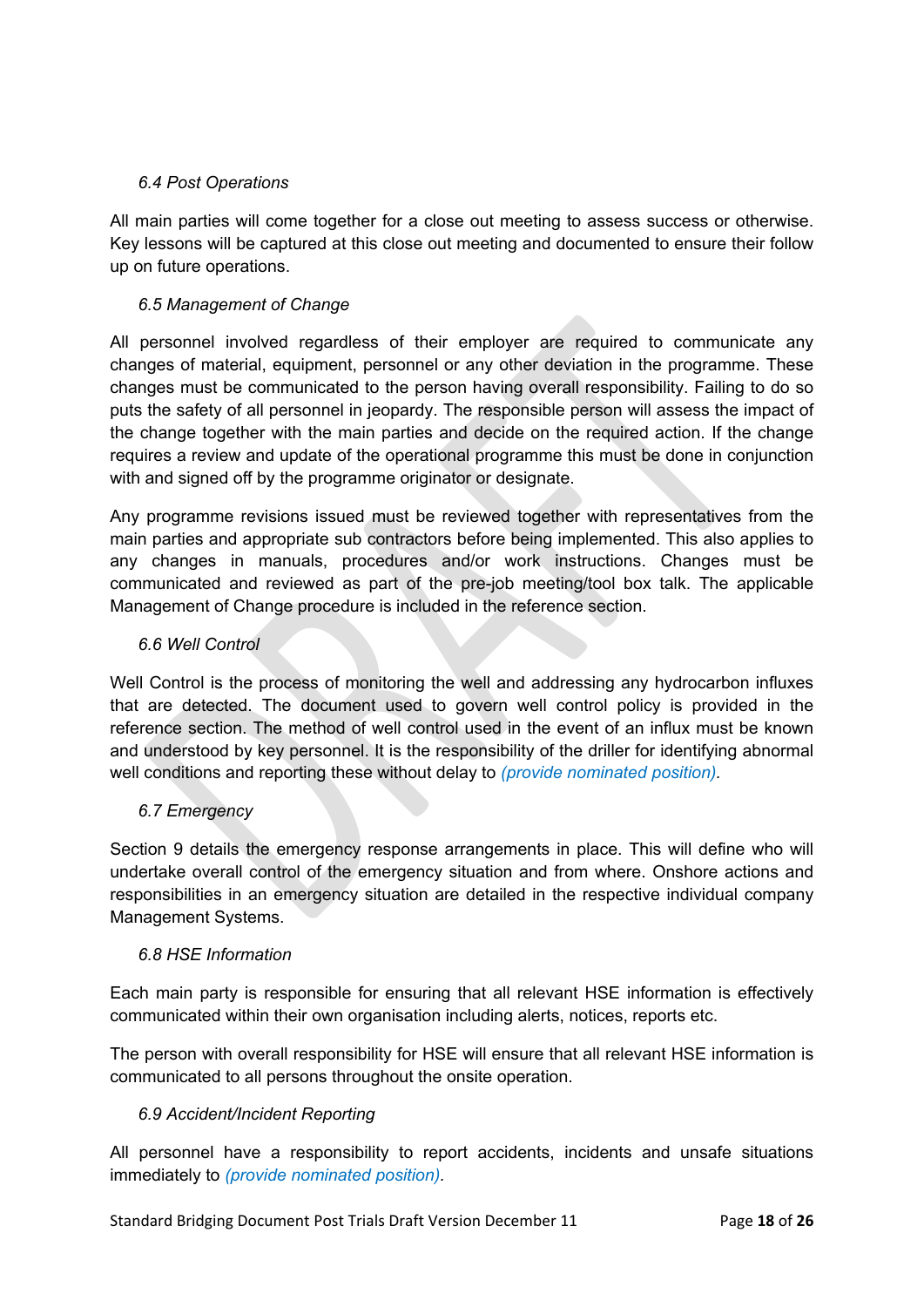Reporting of any notifiable accident/incident must be done in accordance with the applicable legislation. The main parties involved need to send the reporting to the authorities in consultation.

All incidents must be thoroughly investigated. Depending on the severity of the incident, ABC Oil Company together with XYZ Drilling Contractor will form an investigation team comprising representatives from the main parties and if appropriate will include a subcontractor representative and will also nominate a responsible party to lead the investigation team.

The incident reporting procedure should comply with the following guidelines:

For the oil company: NOGEPA guideline nr 5 "reporting incidents" ([www.nogepa.nl\)](http://www.nogepa.nl/)

For the drilling contractor: IADC reporting guidelines [\(www.iadc.org](http://www.iadc.org/)) 2008 ASP program rig official rules and guidelines

#### *6.10 Monitoring/Audit/Review*

HSE performance monitoring will be done in compliance with the main party's Management Systems. The HSE performance of the combined scope of work involving the main parties and subcontractors will be monitored and reported by *(provide nominated position).*

Information to measure HSE performance will be taken from, but not limited to: STOP cards, JSA's/risk assessments, safety alerts, minutes of safety meetings, audits, permits, exercises/drills, hazard & incident reporting.

Auditing and compliance checks will be done as per a pre-defined schedule to be included in the bridging document. The focus needs to be on having a combined audit and compliance plan covering the main parties and subcontractors where appropriate.

Included in the schedule will be performance reviews. Frequency of reviews will largely depend on duration of project. As a minimum there will be one review as part of the project close out.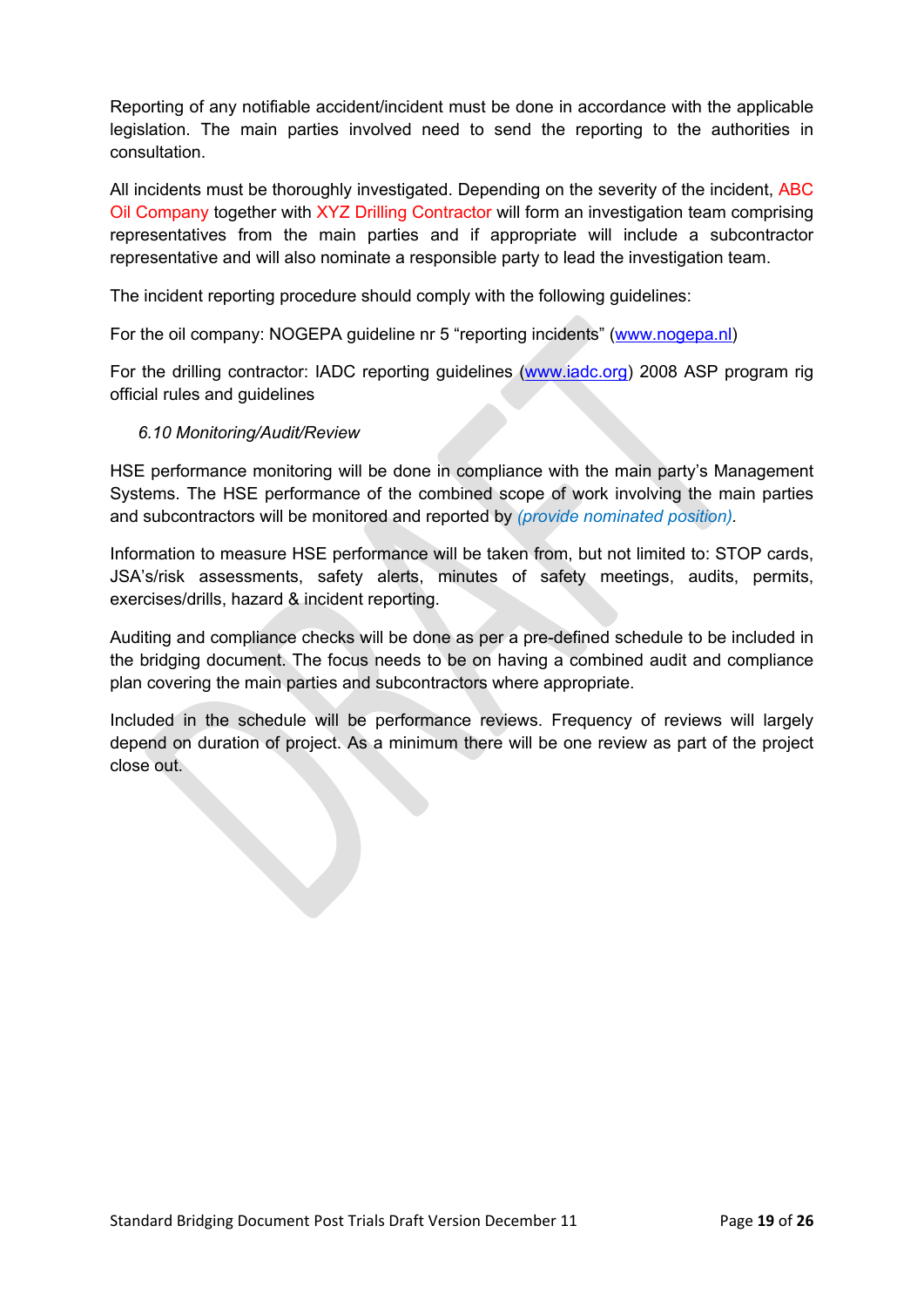#### **7. SAFE OPERATING PRACTICES**

#### *7.1 Basis of Design*

ABC Oil Company is responsible for preparing and submitting the Basis of Design to the Regulatory Authority. It is good practice to involve the main stakeholders early in the project and obtain the necessary input to the basis of design.

#### *7.2 Work Programme*

*(Provide a summary description of the work performed and list the relevant operational work programmes to cover the complete scope of service. It is imperative that all main parties and subcontractors review and comment on the operational work programmes provided. This can be facilitated via a pre-job meeting involving both onshore and offshore representatives*.)

ABC Oil Company is responsible for providing the operational work programme giving the other main parties sufficient time to review and provide feedback.

The work will be carried out in accordance with the written operational work programme. No work shall be performed which in any way conflicts with the main party's policies and procedures, unless prior approval has been obtained. In cases where conflict arises, work shall be stopped and will not recommence until after the work programme has been reassessed and amended as required.

There is an expectation on all personnel to halt any part or all of an operation they deem to present an unacceptable risk or where they consider hazard management to be inadequate. Both ABC Oil Company and XYZ Drilling Contractor have a STOP Work Authority procedure in place to enable this. Should a situation be identified, the matter must be discussed with the line supervisor and brought to the attention of the person with overall HSE responsibility. Work must not recommence until appropriate controls are in place to manage the hazards and the worksite has been deemed safe.

*(The following safe operating practices as a minimum will apply and must be addressed in the bridging document. Others can be added if required:*

- *Permit to Work (PTW)*
- *Well Control*
- *Rig Move*
- *Lifting & Handling*
- *Hazardous Substances*
- *Work on Electrical Systems*
- *Work in Confined Spaces*
- *Working at Heights*
- *Simultaneous Operations (SIMOPS) – when applicable*
	- o *Rig Move (if locating next to a producing facility)*
	- o *System interfaces & connections (between installations)*
	- o *Personnel movements (between installations)*
	- o *Marine operations*
	- o *Helicopter operations*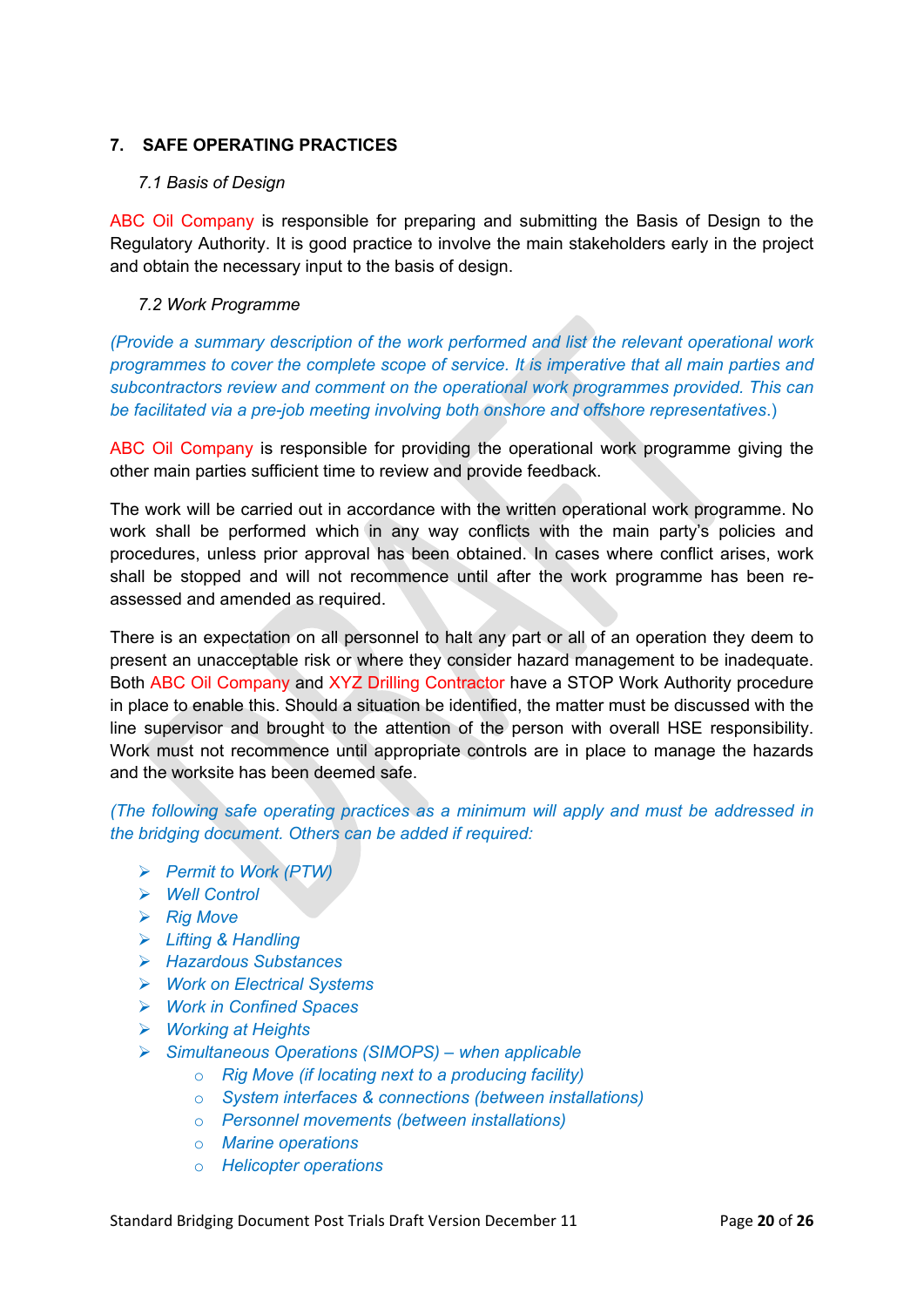*In addition to the safe operating practices identified a full list of possible operational activities together with safety and environmental critical elements will be reviewed to determine each main party's level of influence and involvement. From that exercise any potential areas of conflict will be identified for further study)*

#### *7.3 Permit to Work*

*(Define which permit to work system will be used for work on the project. If more than one permit to work system is applied clearly state which areas or installations they are confined to)*

#### *7.4 Rig Move*

*(Define how the rig move will be controlled and the impact it will have on other activities. This is particularly relevant for when the rig is moving alongside a production facility)*

#### *7.5 Well Control*

*(Define which well control procedure is to be applied and confirm they have been reviewed by the main stakeholders and agreed upon)*

#### *7.6 Competence, Training and Selection of Personnel*

All main parties shall ensure their personnel including those provided via subcontractors are assigned to position according their competence, skill and experience and qualified for their work. Communication skill shall also be a requirement in order to prevent misunderstandings that can lead to incidents or accidents.

The following training and certification requirements must be addressed as a minimum in the bridging document. Others can be added if required:

- $\triangleright$  Medical fitness
- $\triangleright$  Offshore survival
- $\triangleright$  Well control

The NOGEPA training matrix (included as a reference) requirements for operations in the Dutch sector will serve as a minimum requirement with the main parties reviewing requirements when considering the scope of work and assessing the major risks involved. This may result in additional specific training requirements.

Each main party must demonstrate an effective system for selection of personnel that clearly links with training and competence requirements.

#### *7.7 Equipment – Safety Critical Items*

Any equipment providers must demonstrate that equipment supplied is fully fit for purpose. All necessary certification and verification requirements are complied with and a programme of surveys and inspections is in place to maintain compliance. This also applies to appropriate subcontractors.

The following critical items will be subject to audit and follow-up report highlighting any actions needed prior to their use: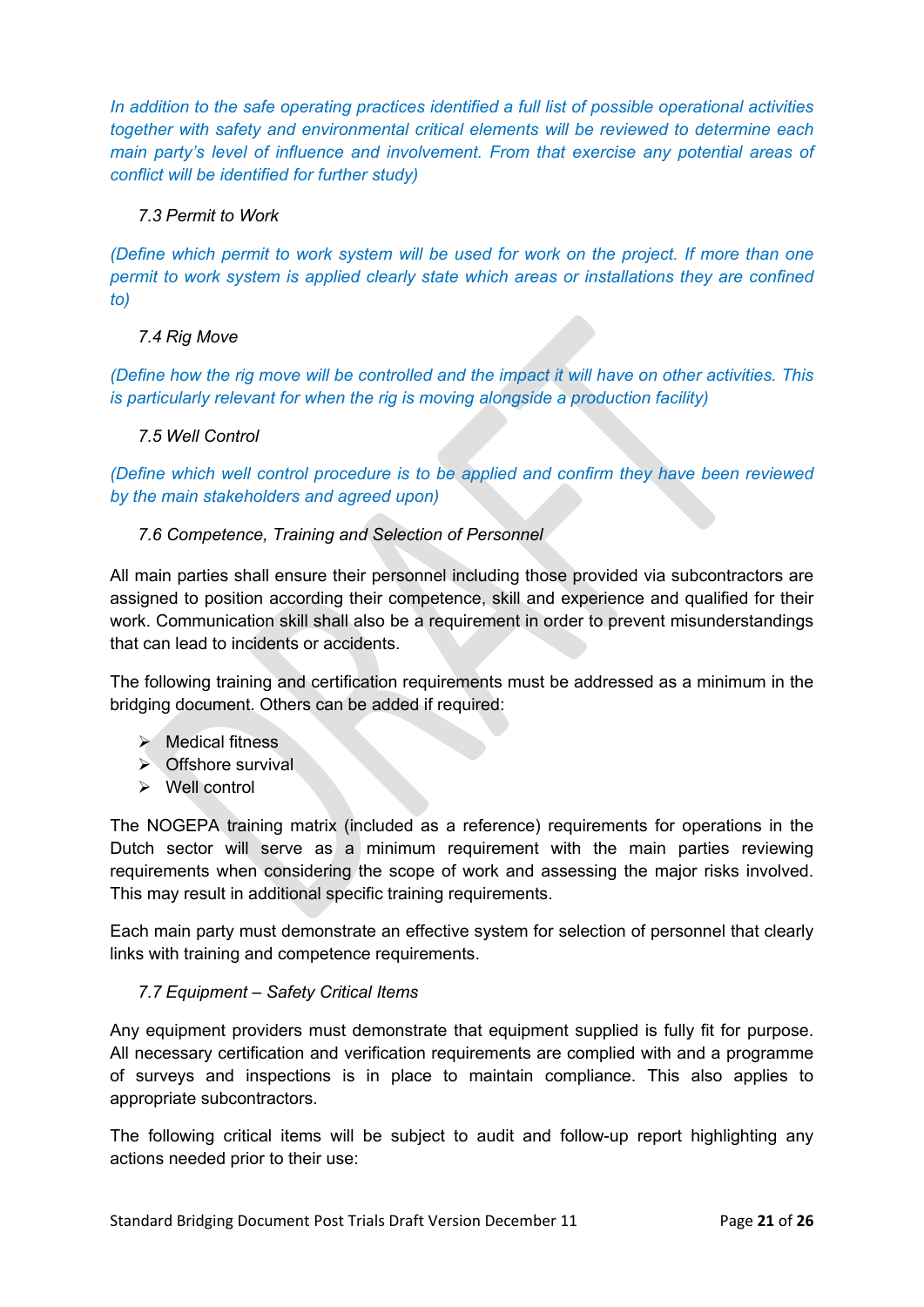Note: All major audit findings will be closed out prior to operations starting.

- Drilling Unit including Well Control Equipment (BOP's etc)
- $\triangleright$  Other Safety Critical Elements included with above
- Pressure Control / Pressure Retaining Temporary Equipment
- **Explosive Services**
- $\triangleright$  Radioactive Services
- $\triangleright$  Services requiring use of other hazardous substances
- $\triangleright$  Add to as required

#### *7.8 SIMOPS/Matrix of Permitted Operations*

*(For concurrent operations, provide in this section a matrix of permitted operations)*

*7.9 Others as required*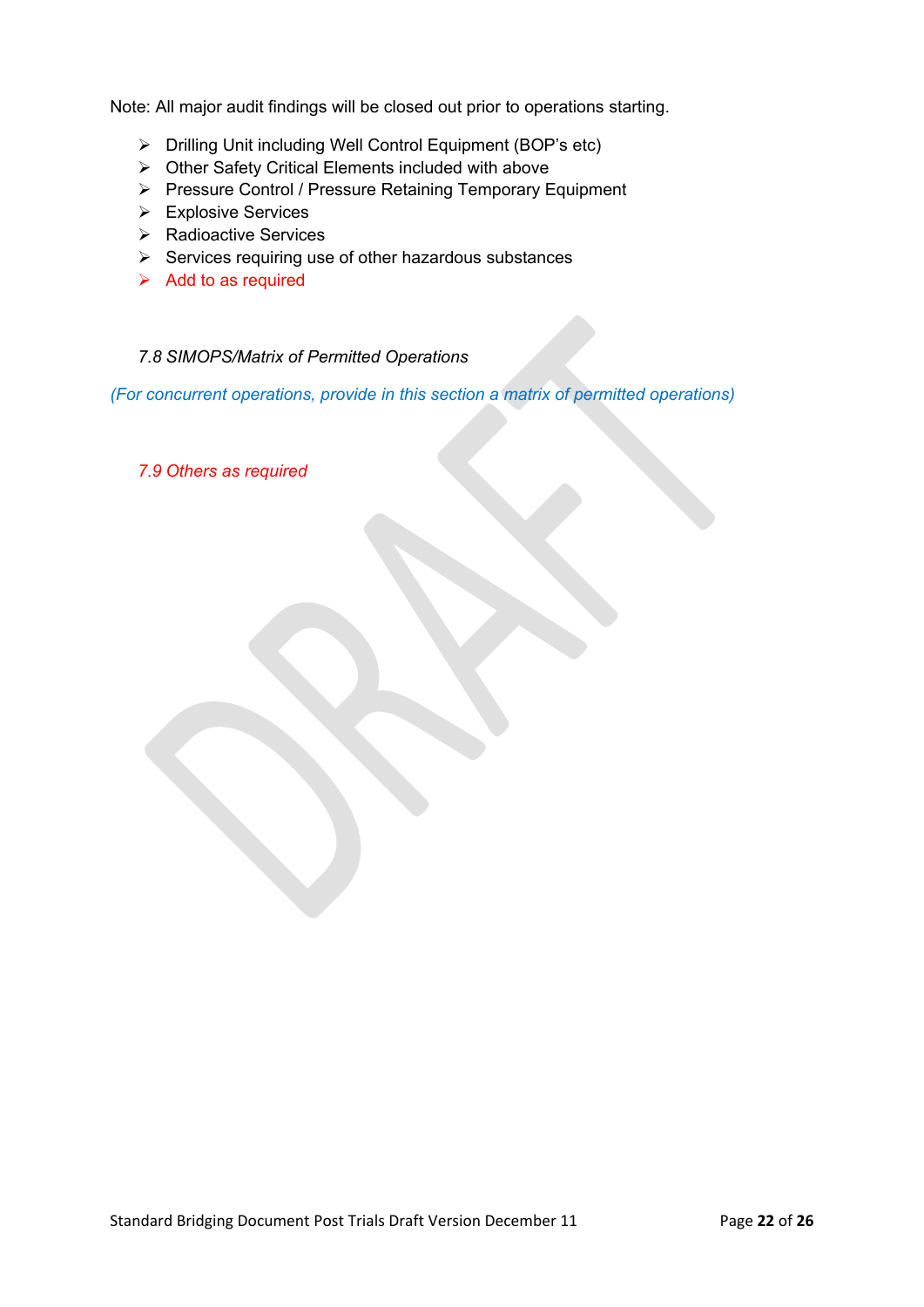#### **8. RISK EVALUATION & MANAGEMENT**

All hazards associated with the normal routine operations have already been identified and the risks assessed. Details of these are provided in the reference documentation e.g. HSE Case for Joe Blogs. Additional hazards introduced by the main parties combining their services together are now assessed in collaboration.

*(The process for assessing these additional hazards together with the methodology needs to be described with reference made to joint studies performed which would include but not limited to:*

- *HAZID analysis*
- *HAZOP analysis*
- *Risk assessment reviews*

*Specifically a systematic approach is required for the identification of hazards and the assessment of the associated risk in order to provide information to aid decision making on the need to introduce risk reduction measures. Risk reduction measures need to include those to prevent incidents (i.e. reduce the probability of occurrence), to control incidents (i.e. limit the extent and duration of a hazardous event) and to mitigate the effects (i.e. reduce the consequences). This approach must be done involving suitably qualified representatives from the main parties.*

*Use of ISO Standard 17776 (Petroleum and natural gas industry – Offshore production installations – Guidelines on tools and techniques for identification and assessment of hazards) would align the main parties in the risk evaluation process.*

*Particular attention must be given to hazard identification resulting in performing any simultaneous operations (SIMOPS) e.g. combining well operations with production/maintenance operations. The result of this analysis must be clearly detailed including specific restrictions.*

*The main hazards and controls identified must be documented in this bridging document.)*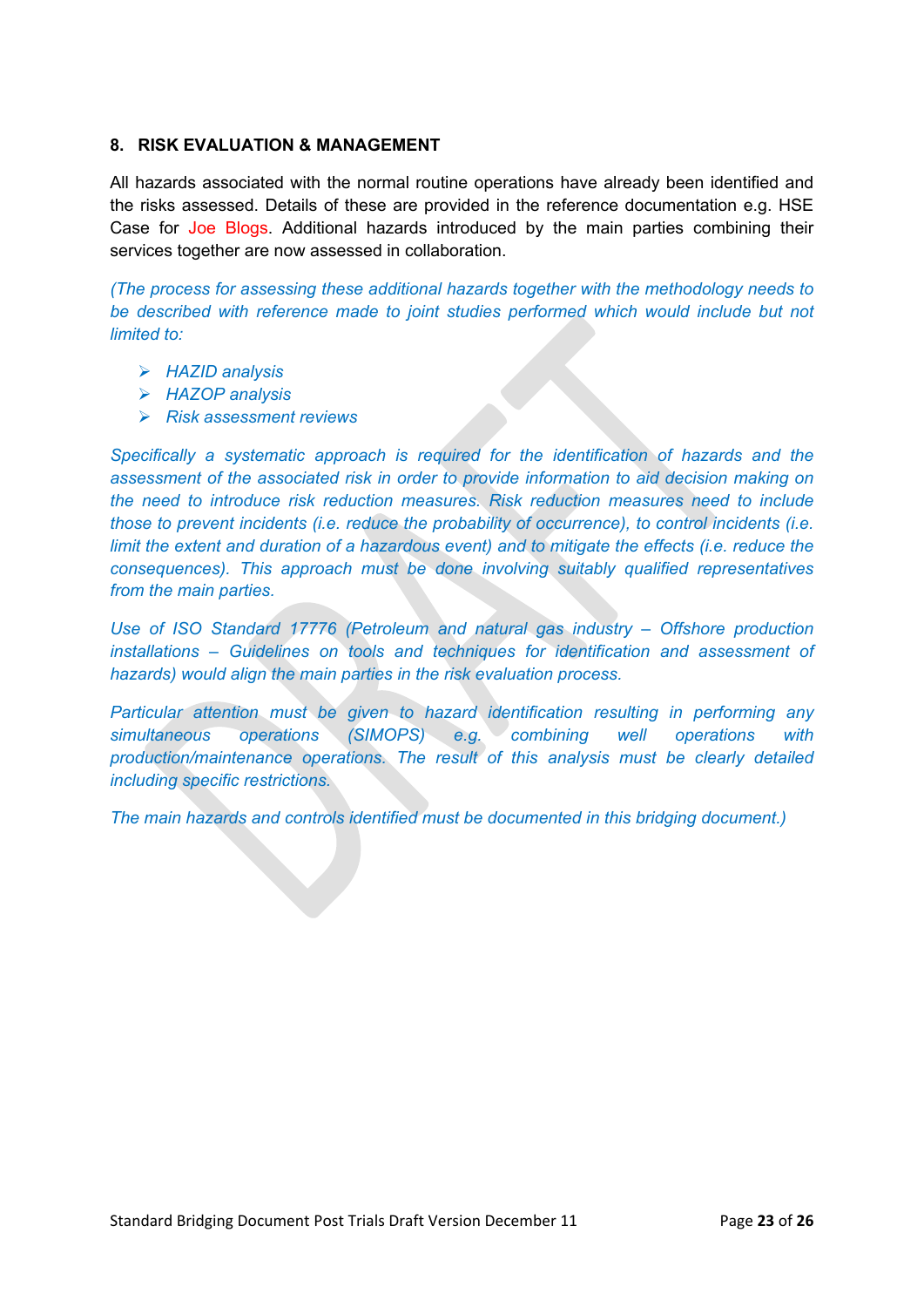#### **9. EMERGENCY RESPONSE**

#### *9.1 General*

This section details the emergency response arrangements in place and defines:

- $\triangleright$  What response plan is used to carry out the necessary actions in the event of an emergency situation?
- $\triangleright$  Which main party assumes overall responsibility for coordinating the emergency response and from where?
- $\triangleright$  What role do the other main parties play in responding to the emergency situation?
- $\triangleright$  How the main parties have bridged the emergency response arrangements

#### *9.2 Emergency Response Arrangements*

*(If it's not possible to refer to a single Emergency Response Plan then the required details are provided via an Emergency Response Interface Document (included the appendices). Other procedures that may be referred to in an emergency situation include, but not limited to:*

- *Fire fighting plan*
- *Oil spill contingency plan*
- *Blowout contingency plan*
- *Medevac procedure )*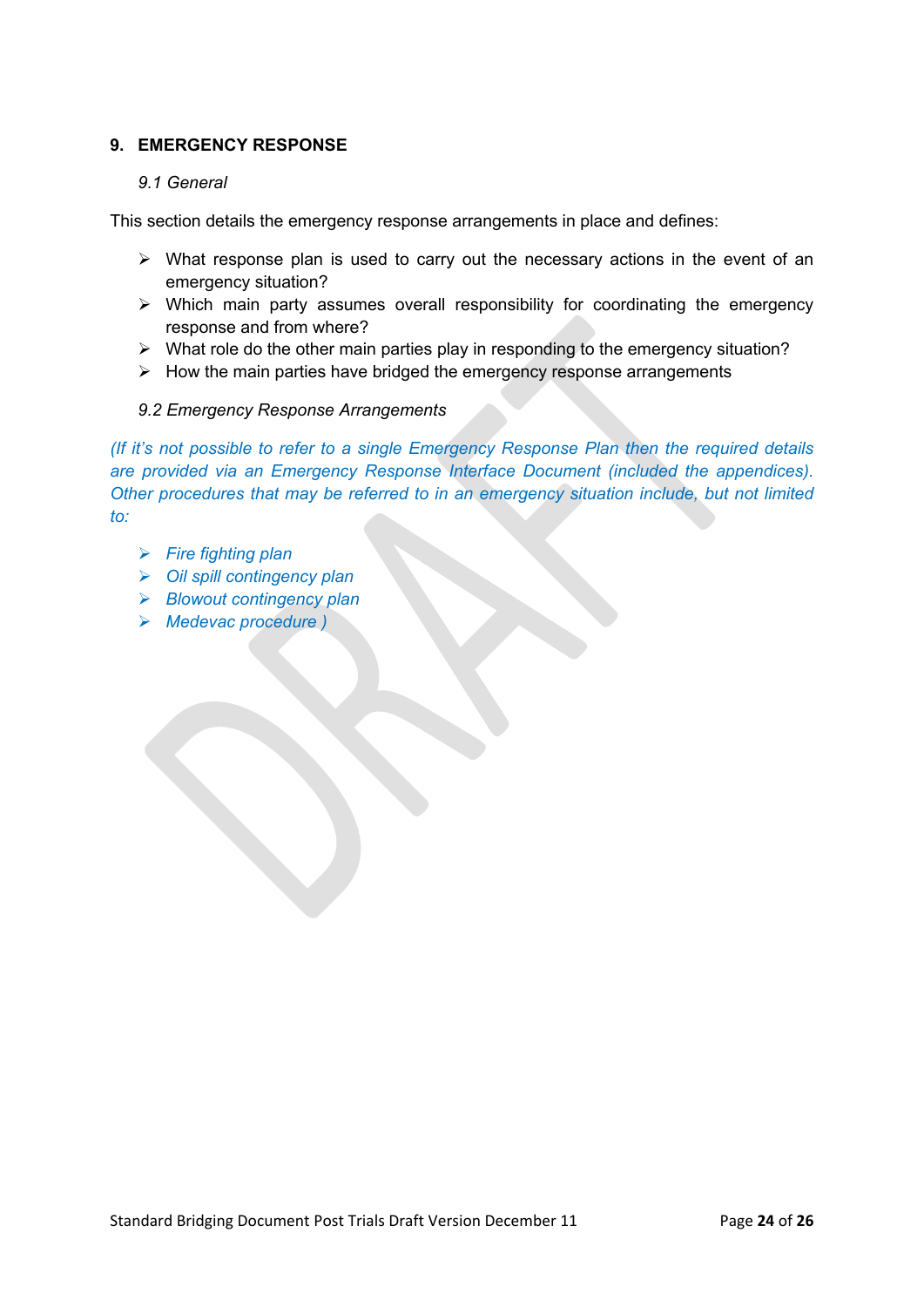#### **10. REFERENCE DOCUMENTATION**

The following documents were referred to when compiling this bridging document:

|     | General                                   |
|-----|-------------------------------------------|
| 1.1 | Dutch Mining legislation                  |
| 1.2 | Dutch Arbo legislation                    |
| 1.3 | NOGEPA Training Handbook - Guideline 01   |
| 1.4 | NOGEPA Reporting Incidents - Guideline 05 |
| 1.5 | NOGEPA Standby Vessels - Guideline 06     |
| 1.6 | NOGEPA Rescue at Sea - Guideline 07       |
| 1.7 | NOGEPA Medical Evacuation - Guideline 09  |
| etc |                                           |

| כי  | <b>ABC Oil Company</b>              |
|-----|-------------------------------------|
| 2.1 | Corporate Management System         |
| 2.2 | <b>Emergency Response Procedure</b> |
| 2.3 | Oil Spill Response Plan             |
| 2.4 | <b>Basis of Design</b>              |
| 2.5 | Work Programme                      |
| 2.6 | <b>Site Specific Safety Case</b>    |
| 2.7 | Management of Change Procedure      |
| etc |                                     |

| 3                | <b>XYZ Drilling Contractor</b>          |
|------------------|-----------------------------------------|
| 3.1              | <b>HSE Case for Joe Blogs</b>           |
| 3.2              | <b>Rig Operations Manual</b>            |
| $\overline{3.3}$ | <b>Rig Work Instruction Manual</b>      |
| $\overline{3.4}$ | <b>Rig Third Party Equipment Manual</b> |
| $\overline{3.5}$ | <b>Emergency Response Plan</b>          |
| 3.6              | <b>Well Control Procedure</b>           |
| etc              |                                         |

|     | <b>123 Service Provider</b>      |
|-----|----------------------------------|
| 4.1 | <b>Safety Management System</b>  |
| 4.2 | <b>Quality Management System</b> |
| etc |                                  |

|            | <b>Others as required</b> |
|------------|---------------------------|
| 片<br>ັບ. ເ |                           |
| etc        |                           |

### **11. APPENDICES**

Includes:

- A1 Installation(s) data
- A2 Work plan
- A3 Contact list
- A4 Arbo Law/vg-template cross reference
- A5 Others as required